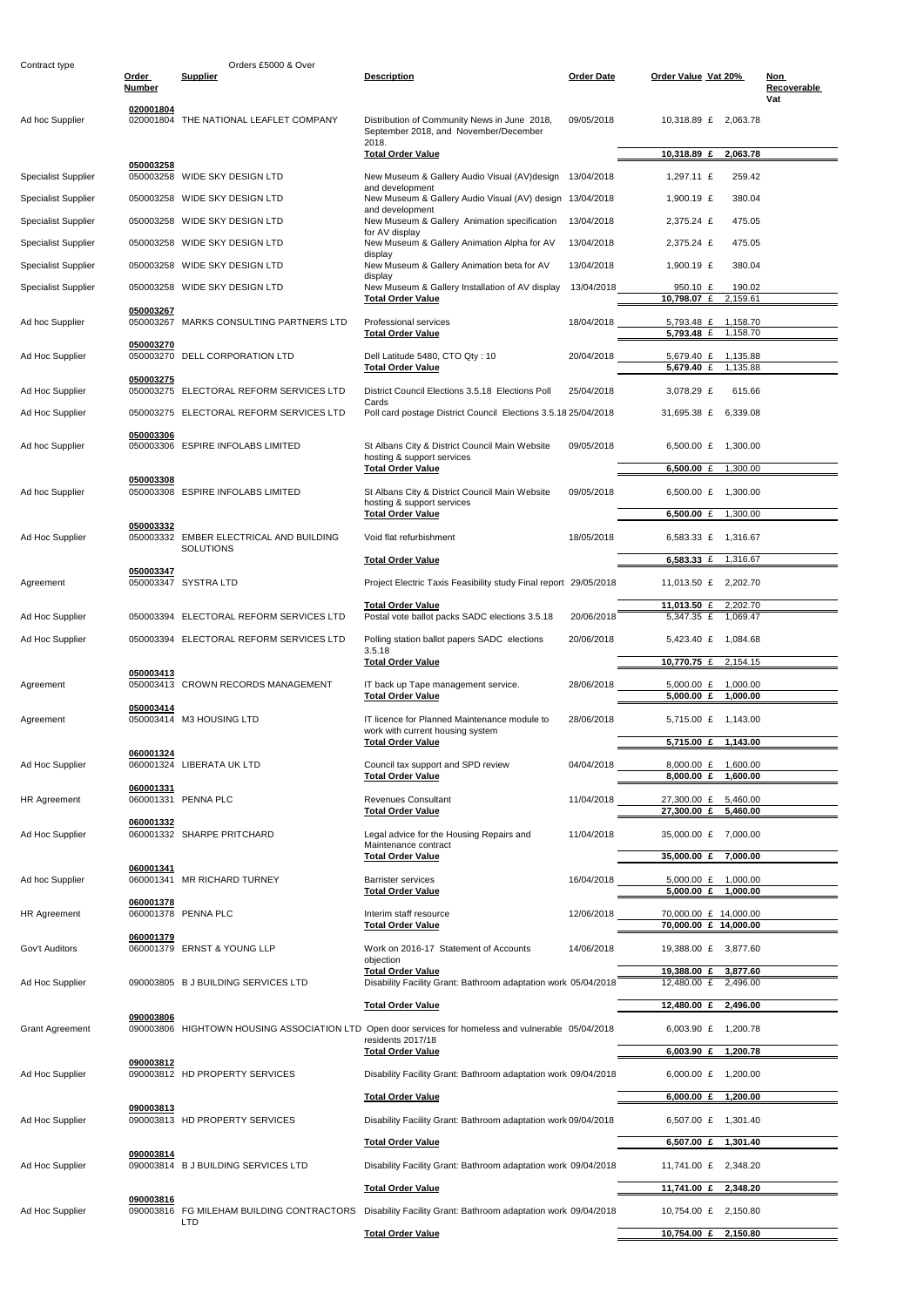#### **Total**

| £ 12,382.67                                            |  |  |  |
|--------------------------------------------------------|--|--|--|
| 12,382.67<br>£                                         |  |  |  |
| $\pounds$<br>1,556.53                                  |  |  |  |
| $\pounds$<br>2,280.23                                  |  |  |  |
| $\pounds$<br>2,850.29                                  |  |  |  |
| $\pounds$<br>2,850.29                                  |  |  |  |
| $\pounds$<br>2,280.23                                  |  |  |  |
| 1,140.12<br>$\frac{f}{f}$<br>12,957.68                 |  |  |  |
| 6,952.18<br>£<br>$\mathbf{f}$<br>6,952.18              |  |  |  |
| 6,815.28<br>£                                          |  |  |  |
| $\mathbf{f}$<br>6,815.28                               |  |  |  |
| £<br>3,693.95                                          |  |  |  |
| $\pounds$<br>38,034.46                                 |  |  |  |
| £<br>7,800.00                                          |  |  |  |
| $\frac{f}{f}$<br>7,800.00                              |  |  |  |
| $\pounds$<br>7,800.00                                  |  |  |  |
| 7,800.00<br>$\mathbf{f}$                               |  |  |  |
| $\pounds$<br>7,900.00<br>7,900.00<br>$\overline{f}$    |  |  |  |
| £<br>13,216.20                                         |  |  |  |
| $\frac{13,216.20}{6,416.82}$<br>$rac{f}{f}$            |  |  |  |
|                                                        |  |  |  |
| $\pounds$<br>6,508.08<br>12,924.90<br>$\overline{f}$   |  |  |  |
| 6,000.00                                               |  |  |  |
| $rac{f}{f}$<br>6,000.00                                |  |  |  |
| $\pounds$<br>6,858.00                                  |  |  |  |
| $\mathbf{f}$<br>6,858.00                               |  |  |  |
| 9,600.00<br>£<br>$\overline{f}$<br>9,600.00            |  |  |  |
| 32,760.00<br>£<br>32,760.00<br>£                       |  |  |  |
| £<br>42,000.00                                         |  |  |  |
| 42,000.00<br>£                                         |  |  |  |
| 6,000.00<br>$\mathbf{f}$<br>$\overline{f}$<br>6,000.00 |  |  |  |
| 84,000.00<br>£                                         |  |  |  |
| $\overline{f}$<br>84,000.00                            |  |  |  |
| £<br>23,265.60                                         |  |  |  |

**£ 23,265.60** £ 14,976.00

| $\mathbf{f}$ | 14,976.00 |
|--------------|-----------|
|              |           |
| £            | 7,204.68  |
| £            | 7,204.68  |
|              |           |
| $\pounds$    | 7,200.00  |
| £            |           |
|              | 7,200.00  |
| £            | 7,808.40  |
| £            | 7,808.40  |
|              |           |
| £            | 14,089.20 |
| £            | 14,089.20 |
|              |           |
| £            | 12,904.80 |
| £            | 12,904.80 |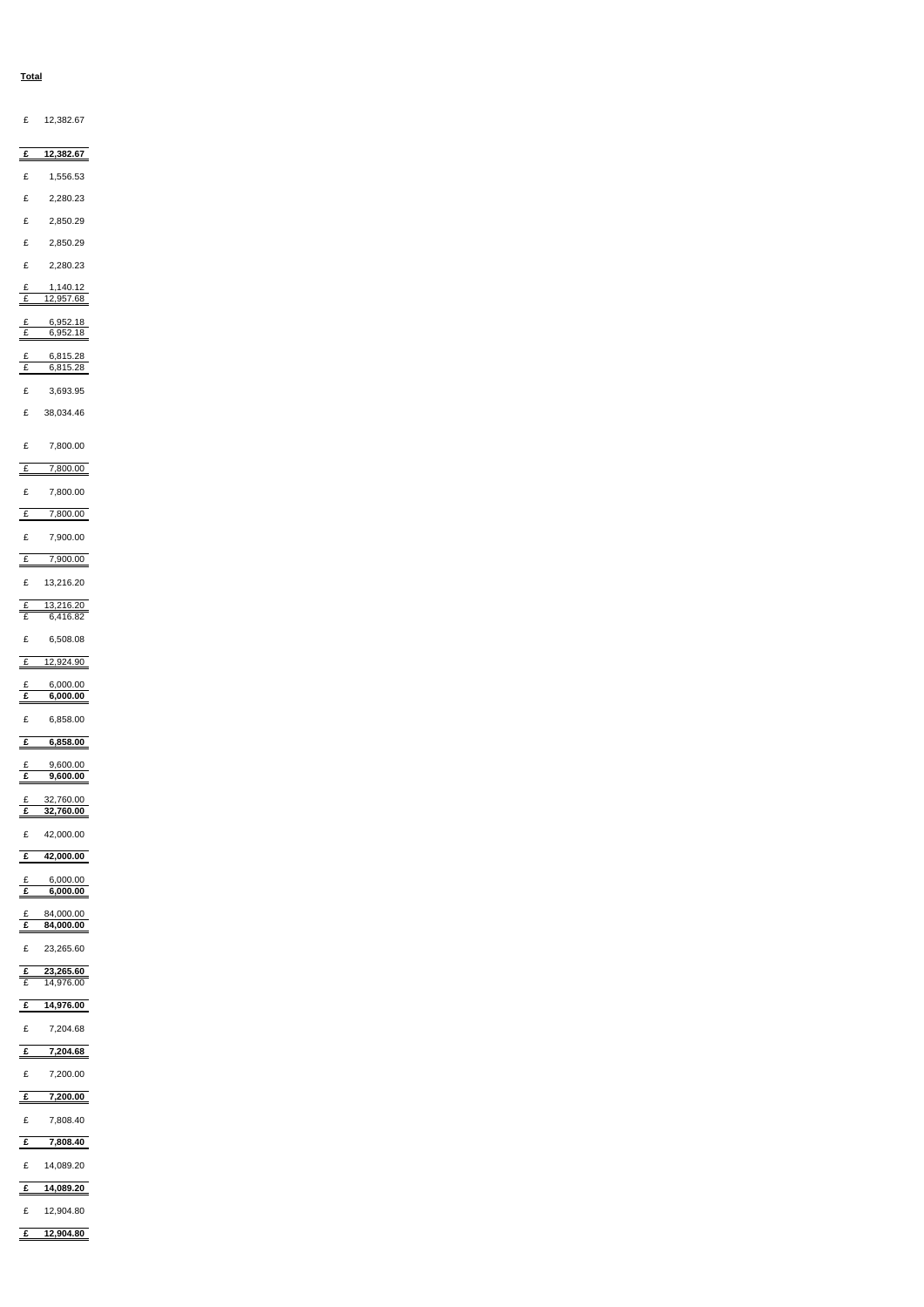| Ad Hoc Supplier        | 090003818 | 090003818 B J BUILDING SERVICES LTD                                     | Disability Facility Grant: Bathroom adaptation work 09/04/2018                                           |            | 6,260.00 £ 1,252.00               |                      |
|------------------------|-----------|-------------------------------------------------------------------------|----------------------------------------------------------------------------------------------------------|------------|-----------------------------------|----------------------|
|                        |           |                                                                         | <b>Total Order Value</b>                                                                                 |            | 6,260.00 $E$                      | 1,252.00             |
| Council                | 090003833 | 090003833 THREE RIVERS DISTRICT COUNCIL                                 | Recharge for provision of Homeswapper renewal 13/04/2018                                                 |            | 12,600.00 £                       | 2,520.00             |
|                        |           |                                                                         | for 2018-2021<br><b>Total Order Value</b>                                                                |            | 12,600.00 £                       | 2,520.00             |
| <b>Grant Agreement</b> | 090003834 | 090003834 HIGHTOWN HOUSING ASSOCIATION LTD Grant funding to St Claire's |                                                                                                          | 13/04/2018 | 15,750.00 £                       | 3.150.00             |
|                        |           |                                                                         | <b>Total Order Value</b>                                                                                 |            | 15,750.00 £                       | 3,150.00             |
| <b>Grant Agreement</b> | 090003835 | 090003835 HIGHTOWN HOUSING ASSOCIATION LTD Grant funding to St Claire's |                                                                                                          | 13/04/2018 | 31,500.00 £                       | 6.300.00             |
|                        |           |                                                                         | <b>Total Order Value</b>                                                                                 |            | 31,500.00 £                       | 6,300.00             |
| <b>Grant Agreement</b> | 090003836 |                                                                         | 090003836 HIGHTOWN HOUSING ASSOCIATION LTD Grant funding for Street Drinking Outreach project 13/04/2018 |            | 9,980.00 $E$                      | 1,996.00             |
|                        |           |                                                                         | <b>Total Order Value</b>                                                                                 |            | $9,980.00 \text{ } \pounds$       | 1,996.00             |
| <b>Grant Agreement</b> | 090003837 |                                                                         | 090003837 HIGHTOWN HOUSING ASSOCIATION LTD Grant funding for Street Drinking Outreach project 13/04/2018 |            | 29,940.00 £                       | 5.988.00             |
|                        | 090003845 |                                                                         | <b>Total Order Value</b>                                                                                 |            | 29,940.00 £                       | 5,988.00             |
| Ad Hoc Supplier        |           | 090003845 B J BUILDING SERVICES LTD                                     | Disability Facility Grant: Kitchen & Bathroom<br>adaptation work                                         | 17/04/2018 | 12,283.00 £                       | 2,456.60             |
|                        | 090003858 |                                                                         | <b>Total Order Value</b>                                                                                 |            | 12,283.00 £                       | 2,456.60             |
| Agreement              |           | 090003858 LEVITT BERNSTEIN ASSOC. LTD                                   | Prepare and submit full planning application<br><b>Total Order Value</b>                                 | 19/04/2018 | 38,800.00 £<br>38,800.00 £        | 7,760.00<br>7,760.00 |
|                        | 090003888 |                                                                         | <b>Total Order Value</b>                                                                                 |            | 8,985.00 £                        | 1,797.00             |
| Ad hoc Supplier        | 090003888 | <b>DISTRICT SURVEYORS ASSOCIATION</b><br>LTD                            | To carry out fire risk assessments on Council<br>properties                                              | 24/04/2018 | 11,526.85 £                       | 2,305.37             |
|                        | 090003891 |                                                                         | <b>Total Order Value</b>                                                                                 |            | 11,526.85 £                       | 2,305.37             |
| Ad Hoc Supplier        | 090003891 | <b>P J CARTER LTD</b>                                                   | Void work refurbishment<br><b>Total Order Value</b>                                                      | 24/04/2018 | 8,750.00 £<br>8,750.00 £          | 1,750.00<br>1,750.00 |
| Ad Hoc Supplier        | 090003920 | 090003920 HD PROPERTY SERVICES                                          | Disability Facility Grant: Bathroom adaptation work 27/04/2018                                           |            | 6,982.00 £                        | 1,396.40             |
|                        |           |                                                                         | <b>Total Order Value</b>                                                                                 |            | $6.982.00 \tE$                    | 1,396.40             |
| Ad Hoc Supplier        | 090003938 | 090003938 FREEWAY LIFT SERVICES LTD                                     | Disability Facility Grant: Supply and fit stairlift                                                      | 02/05/2018 | 15,237.00 £                       | 3,047.40             |
|                        | 090003953 |                                                                         | <b>Total Order Value</b>                                                                                 |            | 15,237.00 £                       | 3,047.40             |
| Ad Hoc Supplier        |           | 090003953 FG MILEHAM BUILDING CONTRACTORS<br><b>LTD</b>                 | Disability Facility Grant: Bathroom adaptation work 03/05/2018                                           |            | 6,080.00 £ 1,216.00               |                      |
|                        | 090003973 |                                                                         | <b>Total Order Value</b>                                                                                 |            | 6,080.00 £                        | 1,216.00             |
| Ad Hoc Supplier        |           | 090003973 HD PROPERTY SERVICES                                          | Disability Facility Grant: Bathroom adaptation work 10/05/2018                                           |            | 7,094.00 £ 1,418.80               |                      |
|                        | 090004009 |                                                                         | <b>Total Order Value</b>                                                                                 |            | 7,094.00 £                        | 1,418.80             |
| Ad Hoc Supplier        |           | 090004009 B J BUILDING SERVICES LTD                                     | Disability Facility Grant: Bathroom adaptation work 16/05/2018                                           |            | 5,268.00 £ 1,053.60               |                      |
|                        | 090004046 |                                                                         | <b>Total Order Value</b>                                                                                 |            | 5,268.00 £                        | 1,053.60             |
| Ad Hoc Supplier        | 090004046 | FG MILEHAM BUILDING CONTRACTORS<br>LTD                                  | Disability Facility Grant: Kitchen & Bathroom<br>adaptation work                                         | 17/05/2018 | 6,046.00 £ 1,209.20               |                      |
| Ad Hoc Supplier        | 090004047 | 090004047 B J BUILDING SERVICES LTD                                     | <b>Total Order Value</b><br>Disability Facility Grant: Kitchen & Bathroom                                | 17/05/2018 | 6,046.00 $£$<br>5,146.00 £        | 1,209.20<br>1,029.20 |
|                        |           |                                                                         | adaptation work<br><b>Total Order Value</b>                                                              |            | 5,146.00 £                        | 1,029.20             |
| Ad Hoc Supplier        | 090004049 | 090004049 C K BUILDERS & PROPERTY LTD                                   | Radlett road project - additional works                                                                  | 17/05/2018 | 13,489.00 £                       | 2,697.80             |
|                        | 090004050 |                                                                         | <b>Total Order Value</b>                                                                                 |            | 13,489.00 £                       | 2,697.80             |
| Ad Hoc Supplier        |           | 090004050 C K BUILDERS & PROPERTY LTD                                   | Final payment for building works at Radlett Road 17/05/2018<br>Garages                                   |            | 6,394.00 £                        | 1,278.80             |
|                        | 090004060 |                                                                         | <b>Total Order Value</b>                                                                                 |            | 6,394.00 £ 1,278.80               |                      |
| Ad Hoc Supplier        | 090004060 | EMBER ELECTRICAL AND BUILDING<br><b>SOLUTIONS</b>                       | Void property - kitchen replacement                                                                      | 22/05/2018 | 5,950.00 £ 1,190.00               |                      |
|                        | 090004061 |                                                                         | <b>Total Order Value</b>                                                                                 |            | 5,950.00 £                        | 1,190.00             |
| Ad Hoc Supplier        | 090004061 | <b>EMBER ELECTRICAL AND BUILDING</b><br><b>SOLUTIONS</b>                | Void Property - Kitchen and bathroom<br>replacement                                                      | 22/05/2018 | 11,700.00 £                       | 2,340.00             |
|                        | 090004062 |                                                                         | <b>Total Order Value</b>                                                                                 |            | 11,700.00 £                       | 2,340.00             |
| Ad Hoc Supplier        |           | 090004062 EMBER ELECTRICAL AND BUILDING<br><b>SOLUTIONS</b>             | Void property - replacement kitchen and<br>bathroom                                                      | 22/05/2018 | 11,700.00 £ 2,340.00              |                      |
|                        | 090004063 | 090004063 EMBER ELECTRICAL AND BUILDING<br><b>SOLUTIONS</b>             | <b>Total Order Value</b>                                                                                 |            | 11,700.00 £                       | 2,340.00             |
| Ad Hoc Supplier        |           |                                                                         | Void Property - kitchen & bathroom replacement 22/05/2018                                                |            | 11,700.00 £ 2,340.00              |                      |
|                        | 090004070 |                                                                         | <b>Total Order Value</b>                                                                                 |            | 11,700.00 £                       | 2,340.00             |
| Ad Hoc Supplier        |           | 090004070 ABBOTTS CONSTRUCTION LIMITED                                  | Overhaul roof to council property follow inspection 23/05/2018                                           |            | 12,250.00 £ 2,450.00              |                      |
|                        | 090004071 |                                                                         | <b>Total Order Value</b>                                                                                 | 23/05/2018 | 12,250.00 £                       | 2,450.00             |
| Ad Hoc Supplier        | 090004071 | EMBER ELECTRICAL AND BUILDING<br><b>SOLUTIONS</b>                       | Disability Facility Grant: Supply and fit rails and<br>reconstruct steps                                 |            | 5,375.00 £ 1,075.00<br>5,375.00 £ | 1,075.00             |
| Ad Hoc Supplier        | 090004106 | 090004106 FG MILEHAM BUILDING CONTRACTORS                               | <b>Total Order Value</b><br>Disability Facility Grant: Kitchen & Bathroom                                | 25/05/2018 | 13,700.00 £ 2,740.00              |                      |
|                        |           | LTD                                                                     | adaptation work<br><b>Total Order Value</b>                                                              |            | 13,700.00 £                       | 2,740.00             |
| Ad Hoc Supplier        | 090004110 | 090004110 HD PROPERTY SERVICES                                          | Disability Facility Grant: Bathroom adaptation work 29/05/2018                                           |            | 8,766.00 £ 1,753.20               |                      |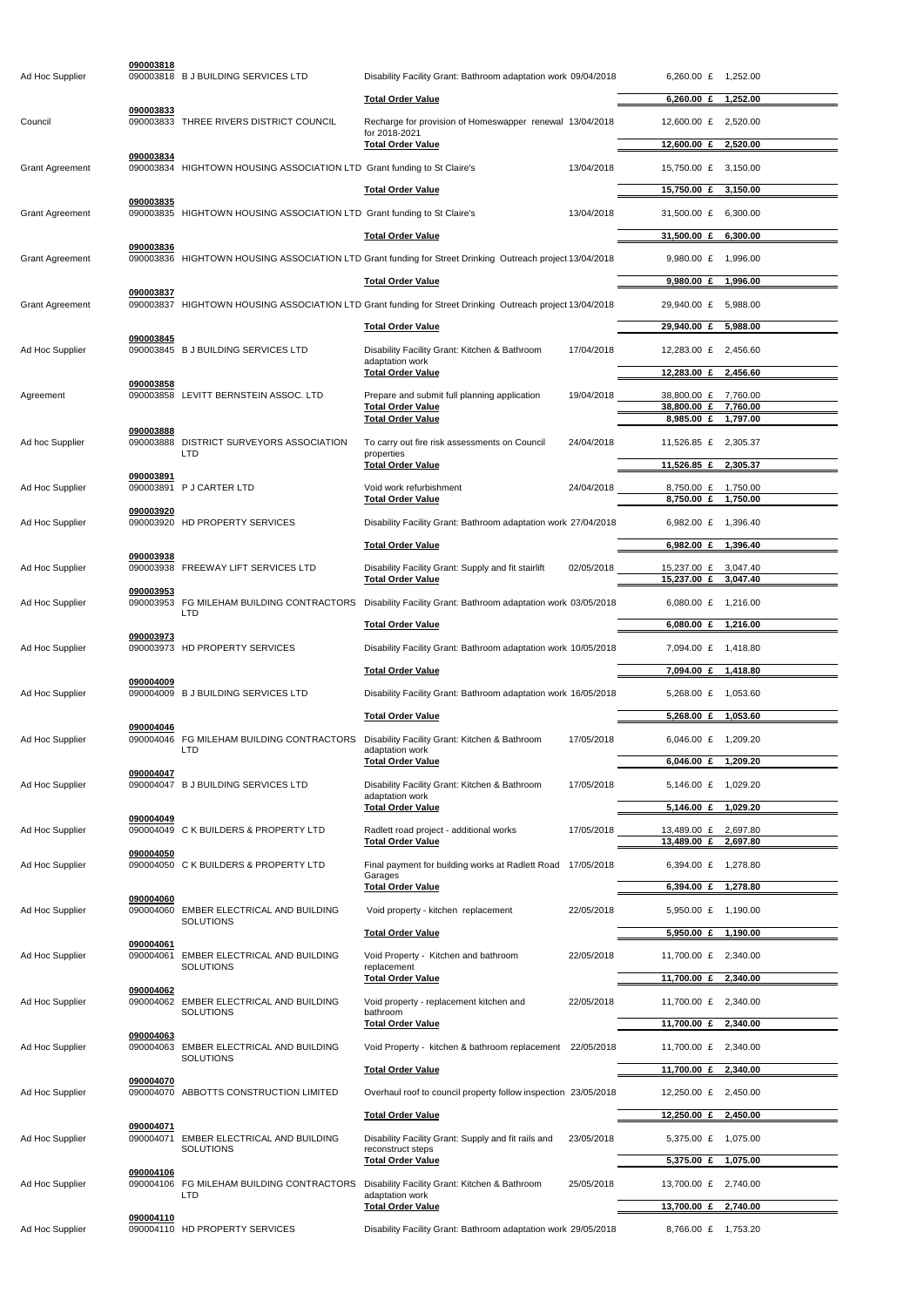| £                                    | 7,512.00                            |
|--------------------------------------|-------------------------------------|
| $\mathbf{f}$                         | 7,512.00                            |
| £                                    | 15,120.00                           |
| $\triangleq$                         | 15,120.00                           |
| $\mathbf f$                          | 18,900.00                           |
| $\mathbf{f}$                         | 18,900.00                           |
| £                                    | 37,800.00                           |
| $\mathbf{f}$                         | 37,800.00                           |
|                                      |                                     |
| £                                    | 11,976.00                           |
| $\triangleq$                         | 11,976.00                           |
| £                                    | 35,928.00                           |
| $\triangleq$                         | 35,928.00                           |
| £                                    | 14,739.60                           |
| $\frac{f}{f}$                        | 14,739.60                           |
|                                      | 46,560.00                           |
| $\frac{f}{f}$                        | 46,560.00<br>$\overline{10,782.00}$ |
| $\overline{\phantom{0}}$             |                                     |
| £                                    | 13,832.22                           |
| $\mathbf{f}$                         | 13,832.22                           |
| $rac{f}{f}$                          | 10,500.00<br>10,500.00              |
|                                      |                                     |
| £                                    | 8,378.40                            |
|                                      | $\frac{2}{1}$ 8,378.40              |
| $rac{f}{f}$                          | 18,284.40<br>18,284.40              |
| £                                    | 7,296.00                            |
|                                      |                                     |
| $\mathbf{f}$                         | 7,296.00                            |
| £                                    | 8,512.80                            |
| $\mathbf{f}$                         | 8,512.80                            |
| £                                    | 6,321.60                            |
| $\triangle$                          | 6,321.60                            |
| £                                    | 7,255.20                            |
| $\underline{\underline{\mathbf{f}}}$ | 7,255.20                            |
|                                      |                                     |
| £                                    | 6,175.20                            |
| $\mathbf{f}$                         | 6,175.20                            |
| $rac{f}{f}$                          | 16,186.80                           |
|                                      | 16,186.80                           |
| $\pounds$                            | 7,672.80                            |
| $\mathbf{f}$                         | 7,672.80                            |
| £                                    | 7,140.00                            |
| $\mathbf{f}$                         | 7,140.00                            |
| E                                    | 14,040.00                           |
|                                      | £ 14,040.00                         |

| £ | 14,040.00 |
|---|-----------|
|---|-----------|

### **£ 14,040.00**

£ 14,040.00

# **£ 14,040.00**

£ 14,700.00

### **£ 14,700.00**

£ 6,450.00

## **£ 6,450.00**

£ 16,440.00

### **£ 16,440.00**

#### £ 10,519.20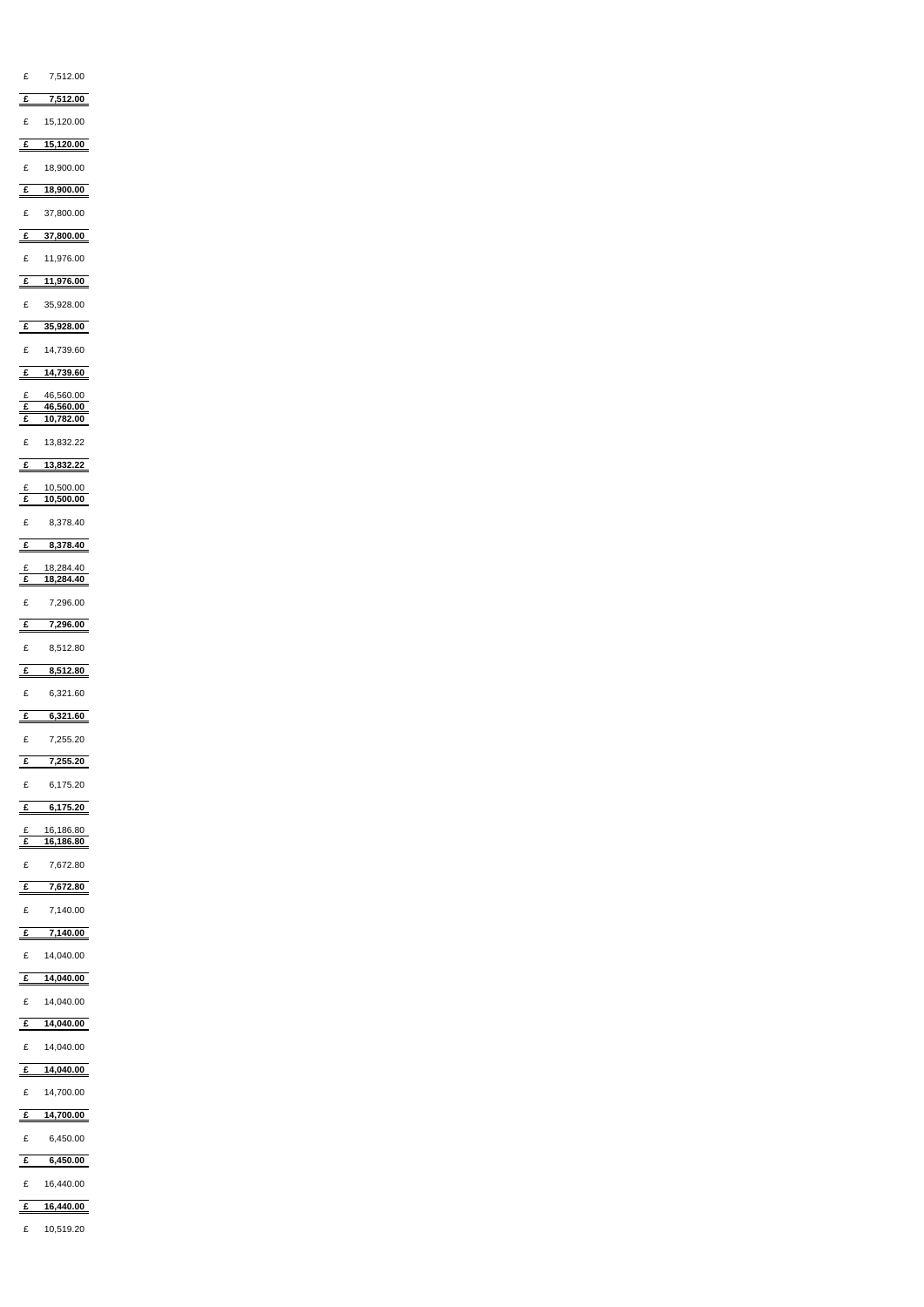**Total Order Value 8,766.00 £ 1,753.20**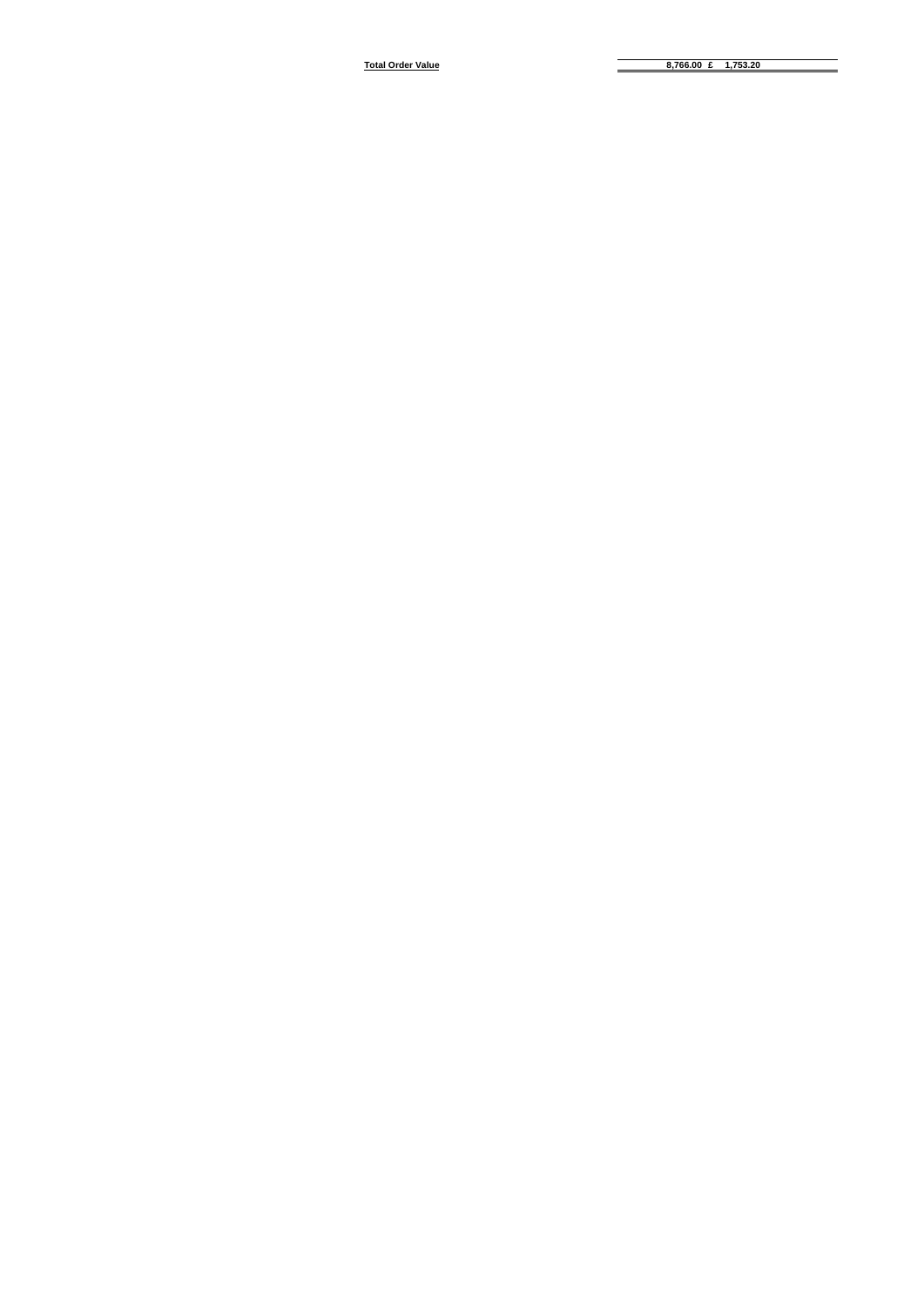**£ 10,519.20**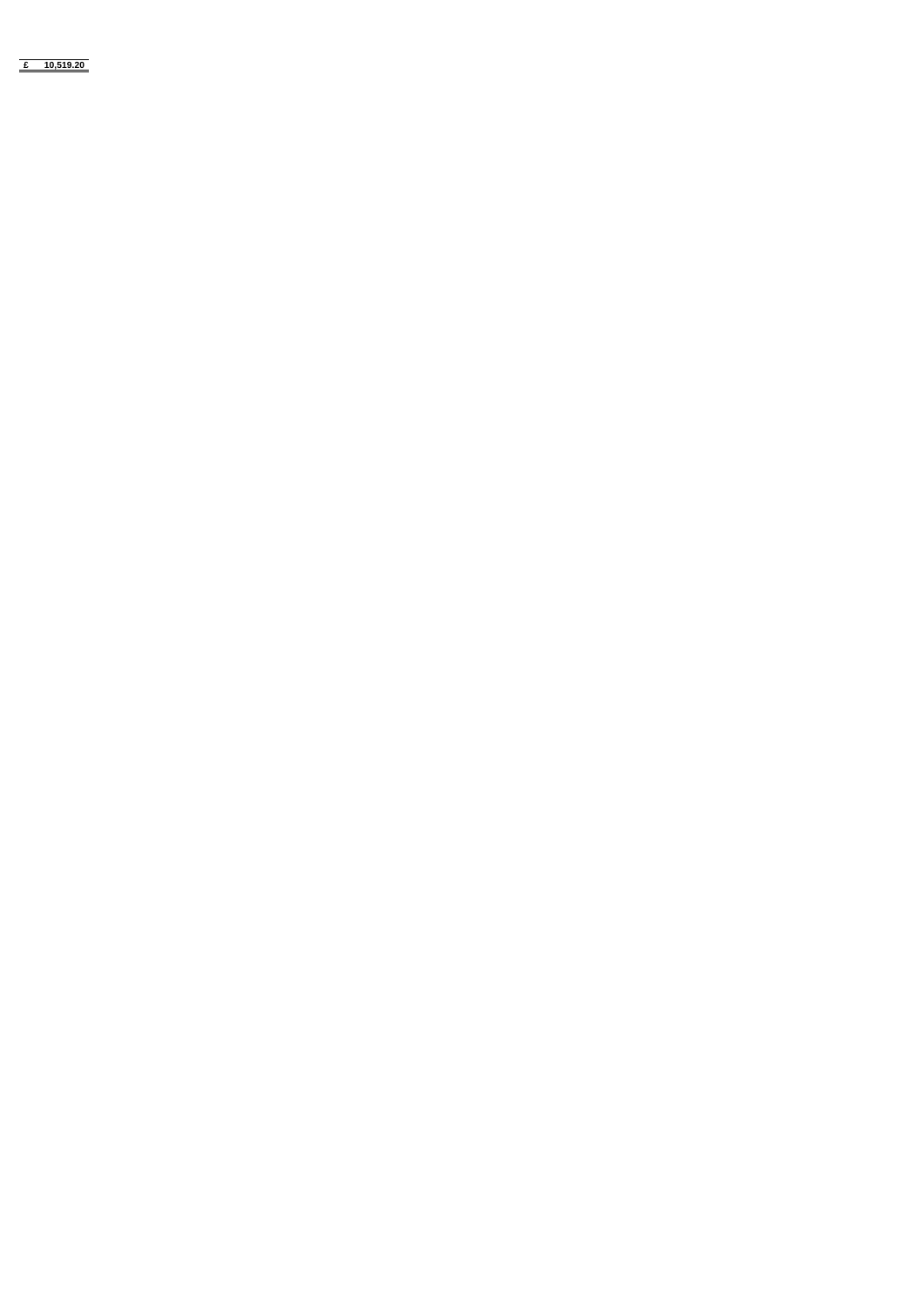| Ad Hoc Supplier            | 090004113              | 090004113 ABBOTTS CONSTRUCTION LIMITED                      | Overhaul roof additional works to council property 29/05/2018<br>follow inspection                                                                       |            | 12,250.00 £ 2,450.00                                              |
|----------------------------|------------------------|-------------------------------------------------------------|----------------------------------------------------------------------------------------------------------------------------------------------------------|------------|-------------------------------------------------------------------|
|                            | 090004116              |                                                             | <b>Total Order Value</b>                                                                                                                                 |            | 12,250.00 £ 2,450.00                                              |
| <b>Specialist Supplier</b> |                        | 090004116 TIMBER WINDOWS OF ST ALBANS LTD                   | Window & doors replacement programme: Supply 31/05/2018<br>and Installation of new double glazed timber<br>windows and doors                             |            | 15,695.72 £ 3,139.14                                              |
|                            | 090004117              |                                                             | <b>Total Order Value</b>                                                                                                                                 |            | 15,695.72 £<br>3,139.14                                           |
| <b>Specialist Supplier</b> |                        | 090004117 TIMBER WINDOWS OF ST ALBANS LTD                   | Window & doors replacement programme: Supply 31/05/2018<br>and Installation of new double glazed timber<br>windows and doors<br><b>Total Order Value</b> |            | 16,482.38 £ 3,296.48<br>16,482.38 £<br>3,296.48                   |
|                            | 090004118              |                                                             |                                                                                                                                                          |            |                                                                   |
| Ad Hoc Supplier            |                        | 090004118 FG MILEHAM BUILDING CONTRACTORS<br><b>LTD</b>     | Disability Facility Grant: Bathroom adaptation work 31/05/2018<br><b>Total Order Value</b>                                                               |            | 5,667.00 £ 1,133.40<br>5,667.00 £ 1,133.40                        |
| Ad Hoc Supplier            | 090004137              | 090004137 ABBOTTS CONSTRUCTION LIMITED                      | Replace existing cladding with new cedar cladding 04/06/2018                                                                                             |            | 12,650.00 £ 2,530.00                                              |
|                            |                        |                                                             | to match adjacent property<br><b>Total Order Value</b>                                                                                                   |            | 12,650.00 £<br>2,530.00                                           |
| Ad Hoc Supplier            | 090004140              | 090004140 EMBER ELECTRICAL AND BUILDING                     | Cyril Dumpleton House - improvement works                                                                                                                | 05/06/2018 | 20,850.00 £<br>4,170.00                                           |
|                            |                        | <b>SOLUTIONS</b>                                            | following Fire risk assessment<br><b>Total Order Value</b>                                                                                               |            | 20,850.00 £ 4,170.00                                              |
| Ad Hoc Supplier            | 090004142              | 090004142 HD PROPERTY SERVICES                              | Disability Facility Grant: Bathroom adaptation work 05/06/2018                                                                                           |            | 5,224.00 £ 1,044.80                                               |
|                            |                        |                                                             | <b>Total Order Value</b>                                                                                                                                 |            | $5,224.00 \text{ } \pounds$<br>1,044.80                           |
| Ad Hoc Supplier            | 090004145              |                                                             | 090004145 FG MILEHAM BUILDING CONTRACTORS Disability Facility Grant: Bathroom adaptation work 05/06/2018                                                 |            | 5,530.00 £<br>1,106.00                                            |
|                            |                        | <b>LTD</b>                                                  | <b>Total Order Value</b>                                                                                                                                 |            | $5,530.00 \text{ } \pounds$<br>1,106.00                           |
| Ad Hoc Supplier            | 090004147              | <b>LTD</b>                                                  | 090004147 FG MILEHAM BUILDING CONTRACTORS Disability Facility Grant: Bathroom adaptation work 05/06/2018                                                 |            | 5,889.00 £ 1,177.80                                               |
|                            |                        |                                                             | <b>Total Order Value</b>                                                                                                                                 |            | 5,889.00 £ 1,177.80                                               |
| Ad Hoc Supplier            | 090004151              | 090004151 B J BUILDING SERVICES LTD                         | Disability Facility Grant: Bathroom adaptation work 05/06/2018                                                                                           |            | 20,778.00 £<br>4,155.60                                           |
|                            |                        |                                                             | <b>Total Order Value</b>                                                                                                                                 |            | 20,778.00 £<br>4,155.60                                           |
|                            | 090004156              |                                                             |                                                                                                                                                          |            |                                                                   |
| Ad Hoc Supplier            |                        | 090004156 EMBER ELECTRICAL AND BUILDING<br><b>SOLUTIONS</b> | Disability Facility Grant: Provision of scooter store 06/06/2018<br>and power outlet<br><b>Total Order Value</b>                                         |            | 5,040.00 £ 1,008.00<br>5,040.00 £ 1,008.00                        |
| Ad Hoc Supplier            | 090004161              | 090004161 EMBER ELECTRICAL AND BUILDING                     | Disability Facility Grant: Kitchen & Bathroom                                                                                                            | 06/06/2018 | 29,895.00 £ 5,979.00                                              |
|                            |                        | <b>SOLUTIONS</b>                                            | adaptation work<br><b>Total Order Value</b>                                                                                                              |            | 29,895.00 £ 5,979.00                                              |
| Ad Hoc Supplier            | 090004182              | 090004182 EMBER ELECTRICAL AND BUILDING<br><b>SOLUTIONS</b> | To carry out roofing works on Council properties 08/06/2018                                                                                              |            | 17,075.00 £ 3,415.00                                              |
|                            |                        |                                                             | <b>Total Order Value</b>                                                                                                                                 |            | 17,075.00 £ 3,415.00                                              |
| Ad Hoc Supplier            | 090004186              | 090004186 EMBER ELECTRICAL AND BUILDING<br><b>SOLUTIONS</b> | Cyril Dumpleton House - improvement works<br>following Fire risk assessment                                                                              | 11/06/2018 | 17,175.00 £<br>3,435.00                                           |
|                            | 090004201              |                                                             | <b>Total Order Value</b>                                                                                                                                 |            | 17,175.00 £<br>3,435.00                                           |
| Ad Hoc Supplier            |                        | 090004201 EMBER ELECTRICAL AND BUILDING<br><b>SOLUTIONS</b> | Void property - Kitchen & Bathroom replacement 13/06/2018                                                                                                |            | 11,700.00 £ 2,340.00                                              |
|                            | 090004208              |                                                             | <b>Total Order Value</b>                                                                                                                                 |            | 11,700.00 £ 2,340.00                                              |
| Ad Hoc Supplier            |                        | 090004208 EMBER ELECTRICAL AND BUILDING<br><b>SOLUTIONS</b> | Disability Facility Grant: Kitchen & Bathroom<br>adaptation work                                                                                         | 13/06/2018 | 13,740.00 £ 2,748.00                                              |
|                            | 090004211              |                                                             | <b>Total Order Value</b>                                                                                                                                 |            | 13,740.00 £<br>2,748.00                                           |
| Ad Hoc Supplier            |                        | 090004211 C K BUILDERS & PROPERTY LTD                       | Improvement works on Storage stores<br><b>Total Order Value</b>                                                                                          | 13/06/2018 | 8,565.00 £ 1,713.00<br>8,565.00 £<br>1,713.00                     |
| Ad Hoc Supplier            | 090004212              | 090004212 C K BUILDERS & PROPERTY LTD                       | Improvement works on Storage stores<br><b>Total Order Value</b>                                                                                          | 13/06/2018 | 8,058.00 £<br>1,611.60<br>$8,058.00 \text{ } \pounds$<br>1,611.60 |
|                            | 090004213              |                                                             |                                                                                                                                                          |            |                                                                   |
| Ad Hoc Supplier            | 090004215              | 090004213 C K BUILDERS & PROPERTY LTD                       | Improvement works on Storage stores<br><b>Total Order Value</b>                                                                                          | 13/06/2018 | 8,480.00 £<br>1,696.00<br>8,480.00 £ 1,696.00                     |
| Ad Hoc Supplier            |                        | 090004215 EMBER ELECTRICAL AND BUILDING                     | Void property - Kitchen replacement                                                                                                                      | 14/06/2018 | 5,950.00 £ 1,190.00                                               |
|                            |                        | <b>SOLUTIONS</b>                                            | <b>Total Order Value</b>                                                                                                                                 |            | 5,950.00 £ 1,190.00                                               |
| Ad Hoc Supplier            | 090004216              | 090004216 EMBER ELECTRICAL AND BUILDING<br><b>SOLUTIONS</b> | Void property - Kitchen replacement                                                                                                                      | 14/06/2018 | 5,950.00 £ 1,190.00                                               |
|                            |                        |                                                             | <b>Total Order Value</b>                                                                                                                                 |            | 5,950.00 £ 1,190.00                                               |
| Ad Hoc Supplier            | 090004217              | 090004217 EMBER ELECTRICAL AND BUILDING<br><b>SOLUTIONS</b> | Void property - replacement of kitchen and<br>bathroom                                                                                                   | 14/06/2018 | 11,700.00 £ 2,340.00                                              |
|                            | 090004243              |                                                             | <b>Total Order Value</b>                                                                                                                                 |            | 11,700.00 £ 2,340.00                                              |
| Ad Hoc Supplier            |                        | 090004243 EMBER ELECTRICAL AND BUILDING<br><b>SOLUTIONS</b> | Garage Refurbishments - To refurb 13 x garages 19/06/2018                                                                                                |            | 22,815.00 £<br>4.563.00                                           |
|                            |                        |                                                             | <b>Total Order Value</b>                                                                                                                                 |            | 22,815.00 £<br>4,563.00                                           |
| Ad Hoc Supplier            | 090004258              | 090004258 B J BUILDING SERVICES LTD                         | Disability Facility Grant: Kitchen & Bathroom                                                                                                            | 21/06/2018 | 10,850.00 £<br>2,170.00                                           |
|                            |                        |                                                             | adaptation work<br><b>Total Order Value</b>                                                                                                              |            | 10,850.00 £ 2,170.00                                              |
| Ad Hoc Supplier            | 090004291<br>090004291 | EMBER ELECTRICAL AND BUILDING<br><b>SOLUTIONS</b>           | Void works - Kitchen & Bathroom replacement                                                                                                              | 28/06/2018 | 11,700.00 £<br>2,340.00                                           |
|                            | 090004302              |                                                             | <b>Total Order Value</b>                                                                                                                                 |            | 11,700.00 £<br>2,340.00                                           |
| <b>Specialist Supplier</b> |                        | 090004302 ASTOR BANNERMAN (MEDICAL) LTD                     | Disability Facility Grant: Bathroom adaptation work 29/06/2018                                                                                           |            | 11,608.25 £<br>2,321.65                                           |
|                            |                        |                                                             | <b>Total Order Value</b>                                                                                                                                 |            | 11,608.25 £<br>2,321.65                                           |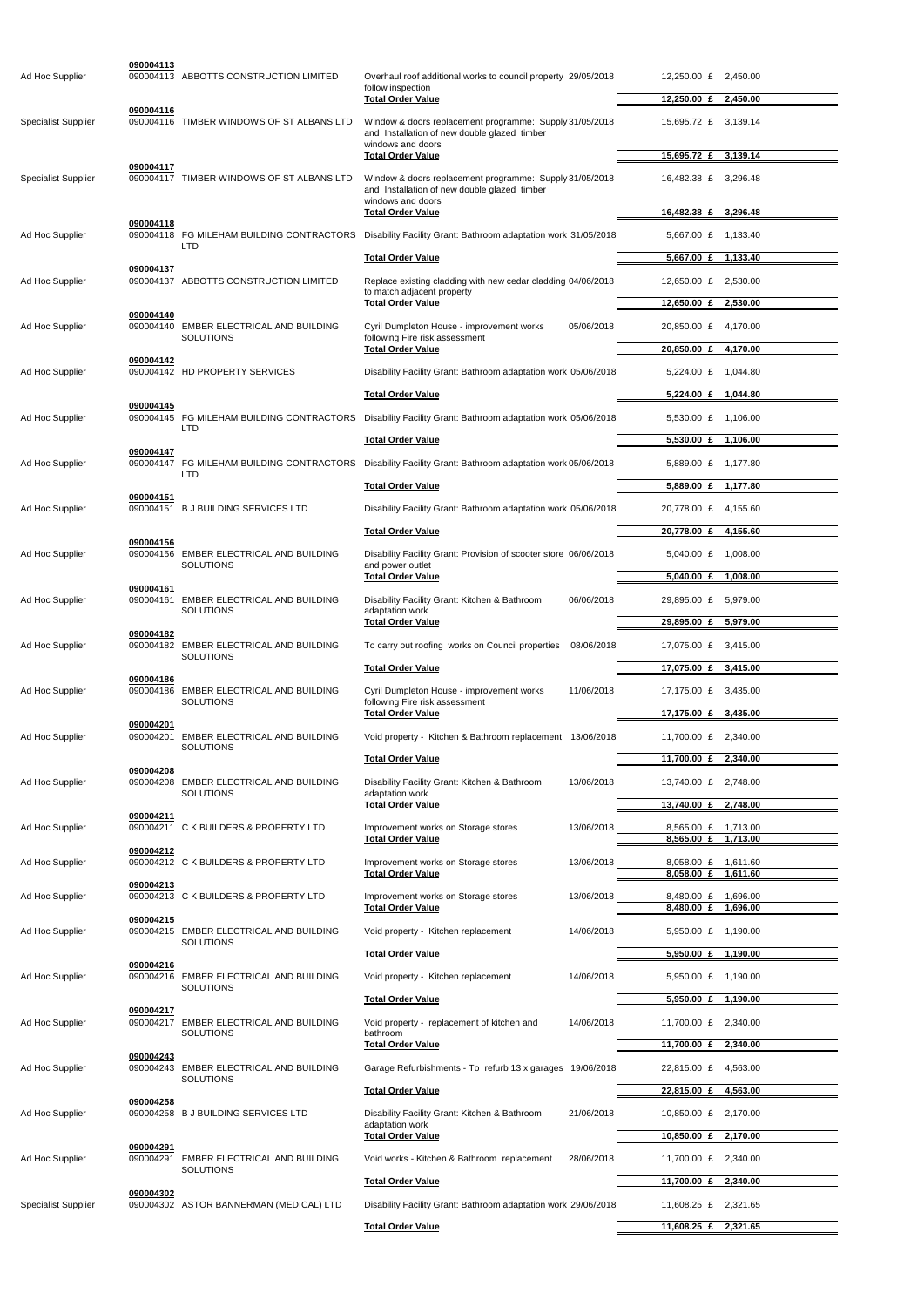| £ $14,700.00$                                           |
|---------------------------------------------------------|
| $E = 14,700.00$                                         |
|                                                         |
| 18,834.86<br>£                                          |
| 18,834.86<br>£                                          |
|                                                         |
| 19,778.86<br>£                                          |
| 19,778.86<br>$\mathbf{f}$                               |
|                                                         |
| 6,800.40<br>£                                           |
| 6,800.40<br>$\mathbf{f}$                                |
| 15,180.00<br>£                                          |
| 15,180.00<br>$\frac{f}{f}$                              |
| 25,020.00<br>£                                          |
|                                                         |
| 25,020.00<br>$\mathbf{f}$                               |
| £<br>6,268.80                                           |
| 6,268.80<br>$\underline{\mathbf{f}}$                    |
| 6,636.00<br>£                                           |
| 6,636.00<br>$\epsilon$                                  |
|                                                         |
| $\pounds$<br>7,066.80                                   |
| 7,066.80<br>£                                           |
| 24,933.60<br>£                                          |
| 24,933.60<br>$\underline{\underline{\mathbf{\hat{f}}}}$ |
|                                                         |
| £<br>6,048.00                                           |
| 6,048.00<br>£                                           |
| 35,874.00<br>£                                          |
| 35,874.00<br>$\mathbf{f}$                               |
| 20,490.00<br>£                                          |
|                                                         |
| 20,490.00<br>$\mathbf{f}$                               |
| 20,610.00<br>£                                          |
| 20,610.00<br>E                                          |
| £ 14,040.00                                             |
|                                                         |
| $\frac{2}{14,040.00}$                                   |
| 16,488.00<br>£                                          |
|                                                         |
| 16,488.00<br>$\mathbf{f}$                               |
| 10,278.00<br>£                                          |
| $\overline{f}$<br>10,278.00                             |
| 9,669.60                                                |
| 9,669.60<br>£                                           |
| 10,176.00                                               |
| $rac{f}{f}$<br>$\overline{10,176.00}$                   |
| £<br>7,140.00                                           |
| 7,140.00<br>$\frac{f}{f}$                               |

| £            | 7,140.00  |
|--------------|-----------|
| £            | 14,040.00 |
| $\mathbf{f}$ | 14,040.00 |
| £            | 27,378.00 |
| £            | 27,378.00 |
| $\pounds$    | 13,020.00 |
| £            | 13,020.00 |
| £            | 14,040.00 |
| £            | 14,040.00 |
| £            | 13,929.90 |
| £            | 13,929.90 |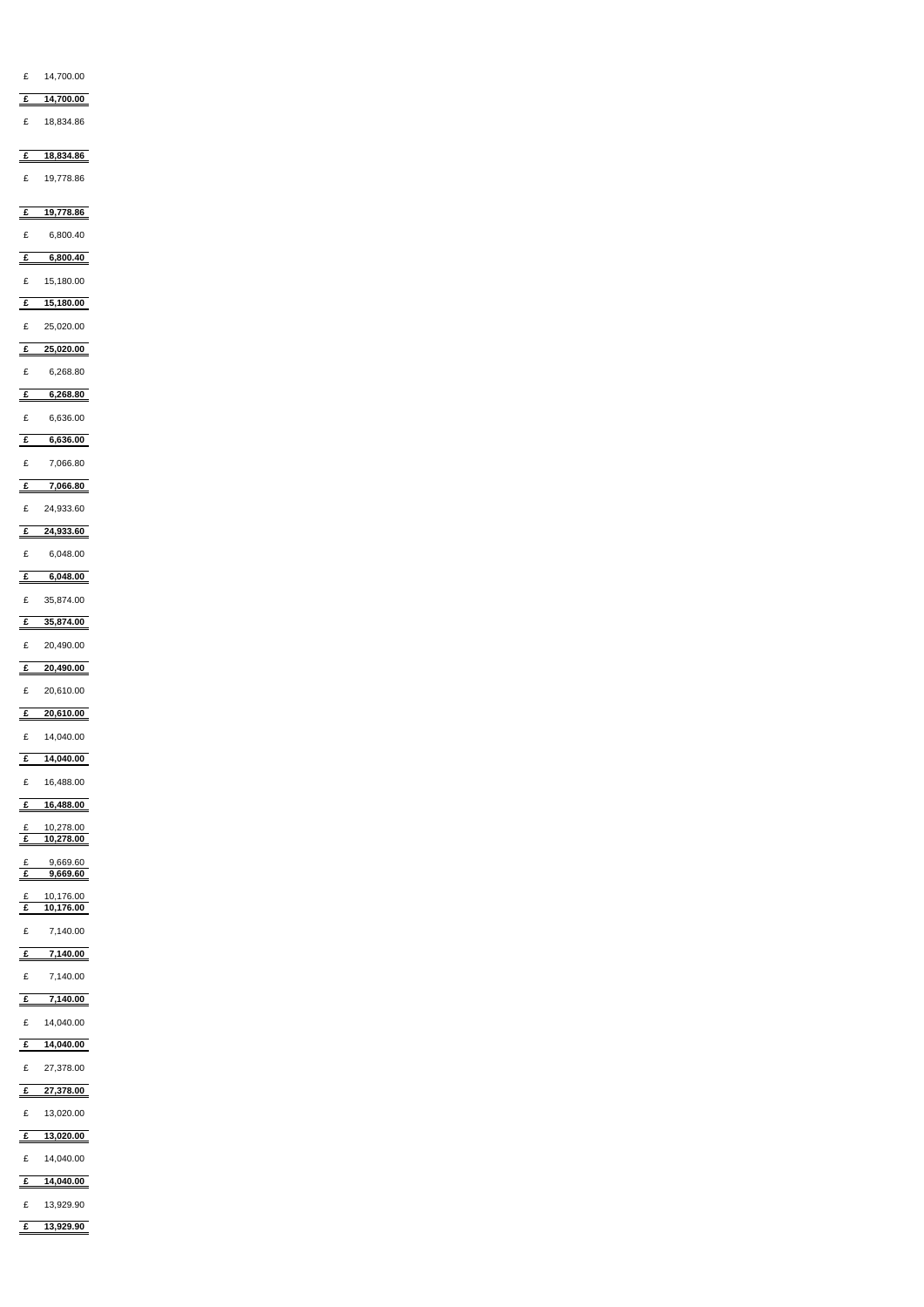| Ad hoc Supplier            | 100014421 | 100014421 GRANART                          | For Cemeteries: Supply & install 20 light green<br>granite kerb vase with black granite plaque and 2           | 12/04/2018 |                             | 7,200.00 £ 1,440.00  |  |
|----------------------------|-----------|--------------------------------------------|----------------------------------------------------------------------------------------------------------------|------------|-----------------------------|----------------------|--|
|                            |           |                                            | flower containers<br><b>Total Order Value</b>                                                                  |            | 7,200.00 £                  | 1,440.00             |  |
| <b>Grant Agreement</b>     |           | 100014474 BRADZONE LTD                     | Taxi marshal scheme for the year 18/19                                                                         | 09/05/2018 | 24,170.00 £                 | 4,834.00             |  |
| <b>Grant Agreement</b>     |           | 100014496 MEDIATION HERTFORDSHIRE          | <b>Total Order Value</b><br>Hertfordshire Mediation Service - Grant toward                                     | 21/05/2018 | 24,170.00 £<br>10,260.00 £  | 4,834.00<br>2,052.00 |  |
|                            |           |                                            | provision of Mediation Service 2018-19.<br><b>Total Order Value</b>                                            |            | 10,260.00 £                 | 2,052.00             |  |
|                            | 100014550 |                                            |                                                                                                                |            |                             |                      |  |
| <b>Specialist Supplier</b> |           | 100014550 ROHAN WOODWORKING LTD            | Specialist works for New Museum & Gallery retail 15/06/2018<br>area                                            |            | 840.00 £                    | 168.00               |  |
| <b>Specialist Supplier</b> |           | 100014550 ROHAN WOODWORKING LTD            | Specialist works for New Museum & Gallery retail 15/06/2018<br>area                                            |            | 1,410.00 £                  | 282.00               |  |
| <b>Specialist Supplier</b> |           | 100014550 ROHAN WOODWORKING LTD            | Specialist works for New Museum & Gallery retail 15/06/2018<br>area                                            |            | 1,631.00 £                  | 326.20               |  |
| <b>Specialist Supplier</b> |           | 100014550 ROHAN WOODWORKING LTD            | Specialist works for New Museum & Gallery retail 15/06/2018                                                    |            | 2,548.00 £                  | 509.60               |  |
| <b>Specialist Supplier</b> |           | 100014550 ROHAN WOODWORKING LTD            | area<br>Specialist works for New Museum & Gallery retail a 15/06/2018                                          |            | 75.00 £<br>6,504.00 $E$     | 15.00<br>1,300.80    |  |
| <b>Grant Agreement</b>     | 100014566 | 100014566 ST ALBANS CITIZENS ADVICE BUREAU | <b>Total Order Value</b><br>Citizens Advice St Albans Strategic                                                | 21/06/2018 | 25,030.50 £                 | 5,006.10             |  |
|                            |           |                                            | Commissioning Fund Quarter 1<br>Citizens Advice St Albans Strategic                                            |            |                             |                      |  |
| <b>Grant Agreement</b>     |           | 100014566 ST ALBANS CITIZENS ADVICE BUREAU | <b>Commissioning Fund Quarter 2</b>                                                                            | 21/06/2018 | 25,030.50 £                 | 5,006.10             |  |
| <b>Grant Agreement</b>     |           | 100014566 ST ALBANS CITIZENS ADVICE BUREAU | Citizens Advice St Albans Strategic<br><b>Commissioning Fund Quarter 3</b>                                     | 21/06/2018 | 25,030.50 £                 | 5,006.10             |  |
| <b>Grant Agreement</b>     |           | 100014566 ST ALBANS CITIZENS ADVICE BUREAU | Citizens Advice St Albans Strategic<br>Commissioning Fund Quarter 4                                            | 21/06/2018 | 25,030.50 £                 | 5,006.10             |  |
|                            | 100014567 |                                            | <b>Total Order Value</b>                                                                                       |            | 100,122.00 £ 20,024.40      |                      |  |
| <b>Grant Agreement</b>     |           |                                            | 100014567 HIGHTOWN HOUSING ASSOCIATION LTD Hightown Open Door Strategic Commissioning<br><b>Fund Quarter 1</b> | 21/06/2018 | 17,927.50 £ 3,585.50        |                      |  |
| <b>Grant Agreement</b>     |           |                                            | 100014567 HIGHTOWN HOUSING ASSOCIATION LTD Hightown Open Door Strategic Commissioning<br><b>Fund Quarter 2</b> | 21/06/2018 | 17,927.50 £ 3,585.50        |                      |  |
| <b>Grant Agreement</b>     |           |                                            | 100014567 HIGHTOWN HOUSING ASSOCIATION LTD Hightown Open Door Strategic Commissioning<br>Fund Quarter 3        | 21/06/2018 | 17,927.50 £                 | 3,585.50             |  |
| <b>Grant Agreement</b>     |           |                                            | 100014567 HIGHTOWN HOUSING ASSOCIATION LTD Hightown Open Door Strategic Commissioning<br><b>Fund Quarter 4</b> | 21/06/2018 | 17,927.50 £ 3,585.50        |                      |  |
|                            | 100014568 |                                            | <b>Total Order Value</b>                                                                                       |            | 71,710.00 £ 14,342.00       |                      |  |
| <b>Grant Agreement</b>     |           | 100014568 COMMUNITY CENTRAL                | <b>Community Central Strategic Commissioning</b>                                                               | 21/06/2018 | 17,293.50 £ 3,458.70        |                      |  |
| <b>Grant Agreement</b>     |           | 100014568 COMMUNITY CENTRAL                | <b>Fund Quarter 1</b><br><b>Community Central Strategic Commissioning</b>                                      | 21/06/2018 | 17,293.50 £                 | 3,458.70             |  |
| <b>Grant Agreement</b>     |           | 100014568 COMMUNITY CENTRAL                | <b>Fund Quarter 2</b><br><b>Community Central Strategic Commissioning</b>                                      | 21/06/2018 | 17,293.50 £ 3,458.70        |                      |  |
| <b>Grant Agreement</b>     |           | 100014568 COMMUNITY CENTRAL                | Fund Quarter 3<br><b>Community Central Strategic Commissioning</b>                                             | 21/06/2018 | 17,293.50 £                 | 3,458.70             |  |
|                            |           |                                            | Fund Quarter 4<br><b>Total Order Value</b>                                                                     |            | 69,174.00 £ 13,834.80       |                      |  |
| Ad Hoc Supplier            | 100014577 | 100014577 FREEWAY LIFT SERVICES LTD        | Disability Facility Grant: hoist installation                                                                  | 27/06/2018 | 7,732.00 £                  | 1.546.40             |  |
|                            | 100014579 |                                            | <b>Total Order Value</b>                                                                                       |            | $7,732.00 \&$               | 1,546.40             |  |
| Framework                  |           | 100014579 STRAIGHT MANUFACTURING LTD       | New Rubbish bins for Residents 600 x 240 litre<br>green wheel bins                                             | 28/06/2018 | 9,750.00 £                  | 1,950.00             |  |
|                            |           |                                            | <b>Total Order Value</b>                                                                                       |            | 9,750.00 £                  | 1,950.00             |  |
| Ad hoc Supplier            | 100014582 | 100014582 TRIM ENGINEERS                   | Purchase of a Used diesel towing tractor (Valley 28/06/2018                                                    |            | 5,200.00 £                  | 1,040.00             |  |
|                            |           |                                            | VT55 Beaver) for markets use<br><b>Total Order Value</b>                                                       |            | 5,200.00 $E$                | 1,040.00             |  |
| Agreement                  | 110004973 | 110004973 WILLIAM LAWRENCE ADVERTISING LTD | Statutory Notices for publication in The Review                                                                | 09/05/2018 | 10,000.00 £                 | 2,000.00             |  |
|                            |           |                                            | newspaper (weekly)<br><b>Total Order Value</b>                                                                 |            | 10,000.00 £                 | 2,000.00             |  |
| <b>Grant Agreement</b>     | 270000788 | 270000788 SUSIE MACMURRAY                  | Arts Council funding project grant - Artist in                                                                 | 09/04/2018 | 7,000.00 £                  | 1,400.00             |  |
|                            |           |                                            | Residence for New Museum & Gallery<br><b>Total Order Value</b>                                                 |            | 7,000.00<br>£               | 1,400.00             |  |
| Ad hoc Supplier            | 270000796 | 270000796 INTERNATIONAL ORGAN FESTIVAL     | International Organ Festival - Support fund                                                                    | 10/04/2018 | 12,000.00 £                 | 2,400.00             |  |
|                            |           | <b>SOCIETY LTD</b>                         | agreement 2018                                                                                                 |            |                             |                      |  |
|                            | 270000804 |                                            | <b>Total Order Value</b>                                                                                       |            | 12,000.00 £                 | 2,400.00             |  |
| <b>Specialist Supplier</b> |           | 270000804 GIA NORTH LLP                    | Legal advice & services for CCOS project<br><b>Total Order Value</b>                                           | 11/04/2018 | 10,000.00 £<br>10,000.00 £  | 2,000.00<br>2,000.00 |  |
| Ad Hoc Supplier            | 270000805 | 270000805 HARTON (CIVIL ENG.& ROAD         | Westminster Lodge - Abbey Theatre access road 11/04/2018                                                       |            | 20,899.46 £                 | 4,179.89             |  |
|                            |           | <b>CONTRACTORS</b> ) L                     | resurfacing works<br><b>Total Order Value</b>                                                                  |            | 20,899.46 £                 | 4,179.89             |  |
| Specialist Supplier        | 270000840 | 270000840 ITALIAN LIGHTING CENTRE          | Supply and install of 3 chandeliers for the New                                                                | 17/04/2018 | 28,380.00 £                 | 5,676.00             |  |
|                            |           |                                            | Museum & Gallery<br><b>Total Order Value</b>                                                                   |            | 28,380.00 £                 | 5,676.00             |  |
| <b>Specialist Supplier</b> | 270000884 | 270000884 FONTEYNE SIGNS & DISPLAYS LTD    | Produce and install exhibition graphics of                                                                     | 25/04/2018 | 8,000.00 £                  | 1,600.00             |  |
|                            |           |                                            | designs for the New Museum & Gallery<br><b>Total Order Value</b>                                               |            | 8,000.00 $E$                | 1,600.00             |  |
|                            | 270000885 |                                            |                                                                                                                |            |                             |                      |  |
| Specialist Supplier        |           | 270000885 FONTEYNE SIGNS & DISPLAYS LTD    | Produce and install interior wayfinding and<br>building signage of designs for New Museum &                    | 25/04/2018 |                             | 8,000.00 £ 1,600.00  |  |
|                            |           |                                            | Gallery<br><b>Total Order Value</b>                                                                            |            | 8,000.00 $E$                | 1,600.00             |  |
| <b>Specialist Supplier</b> | 270000887 | 270000887 FONTEYNE SIGNS & DISPLAYS LTD    | Production and installation of banners for New                                                                 | 25/04/2018 | $6,020.00 \text{ } \pounds$ | 1,204.00             |  |
|                            |           |                                            | Museum & Gallery<br><b>Total Order Value</b>                                                                   |            | 6,020.00 $E$                | 1,204.00             |  |
| <b>Specialist Supplier</b> | 270000888 | 270000888 MER SERVICES LTD                 | Specialist works on Lamps and fittings for                                                                     | 25/04/2018 |                             | 7,390.50 £ 1,478.10  |  |
|                            |           |                                            | bespoke exhibition cases for New Museum &<br>Gallery                                                           |            |                             |                      |  |
|                            | 270000909 |                                            | <b>Total Order Value</b>                                                                                       |            | 7,390.50 £                  | 1,478.10             |  |
| Section 106                |           | 270000909 SANDRIDGE PARISH COUNCIL         | Project Proposal from Sandridge Parish Council<br>for St Leonards Parks following funds made                   | 27/04/2018 | 15,303.69 £                 | 3,060.74             |  |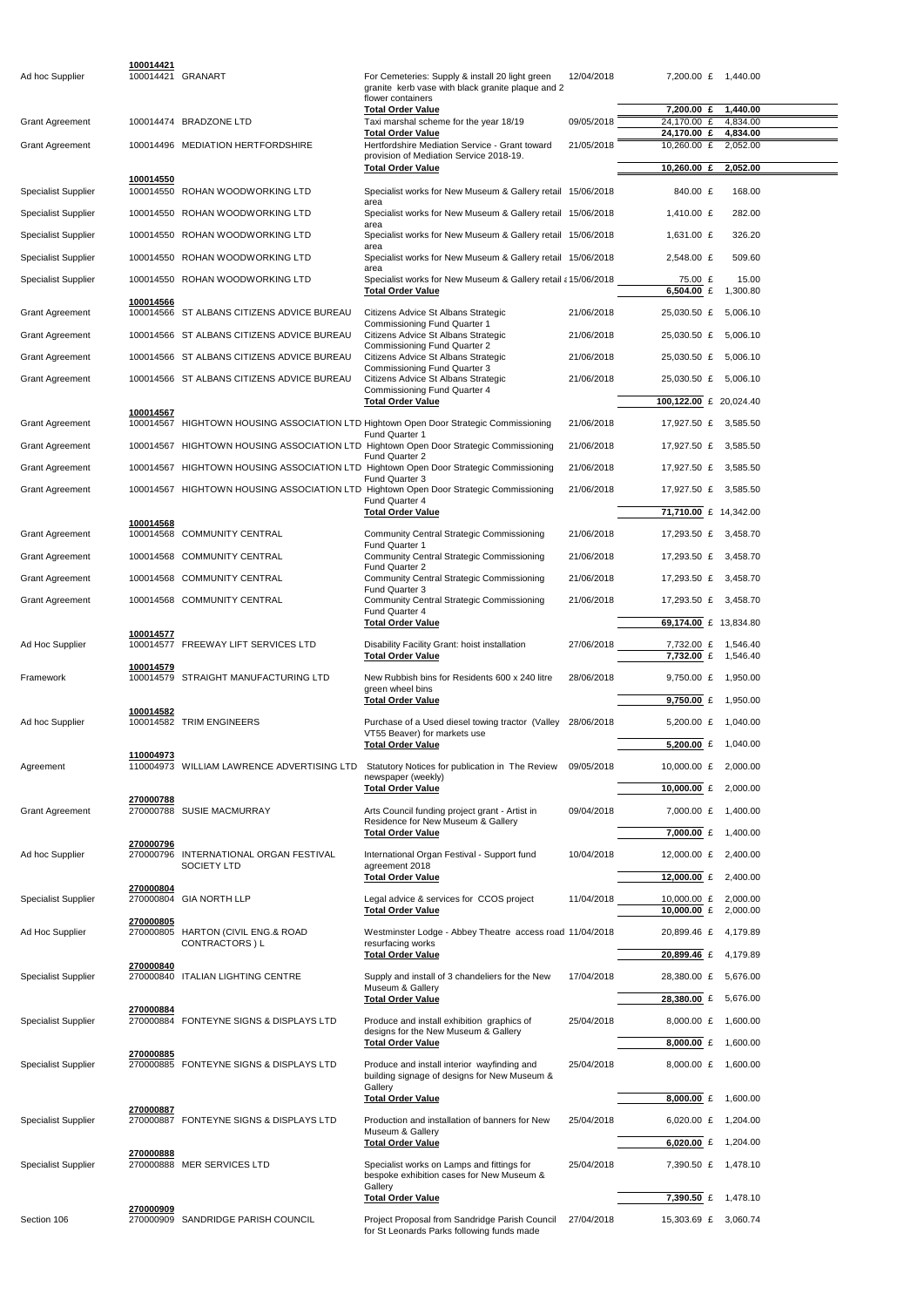£ 8,640.00

|        | 8,640.00          |
|--------|-------------------|
|        | 29,004.00         |
|        | 29,004.00         |
|        | 12,312.00         |
| £      | 12,312.00         |
| £      | 1,008.00          |
| £      | 1,692.00          |
| £      | 1,957.20          |
| £      | 3,057.60          |
| £<br>£ | 90.00<br>7,804.80 |
| £      | 30,036.60         |
| £      | 30,036.60         |
| £      | 30,036.60         |

- £ 30,036.60
- £ 120,146.40
- £ 21,513.00
- £ 21,513.00
- £ 21,513.00
- £ 21,513.00
- £ 86,052.00
- £ 20,752.20
- £ 20,752.20
- £ 20,752.20
- £ 20,752.20
- £ 83,008.80
- $£$  9,278.40<br>£ 9,278.40 £ 9,278.40
- £ 11,700.00
- 
- £ 11,700.00
- £ 6,240.00
- £ 6,240.00
- £ 12,000.00
- £ 12,000.00
- £ 8,400.00
- £ 8,400.00
- £ 14,400.00
- £ 14,400.00
- $E$  12,000.00<br>£ 12,000.00 £ 12,000.00
- 
- £ 25,079.35
- £ 25,079.35
- £ 34,056.00
- £ 34,056.00
- £ 9,600.00
- £ 9,600.00
- £ 9,600.00
- £ 9,600.00
- £ 7,224.00
- £ 7,224.00
- £ 8,868.60
- £ 8,868.60
- £ 18,364.43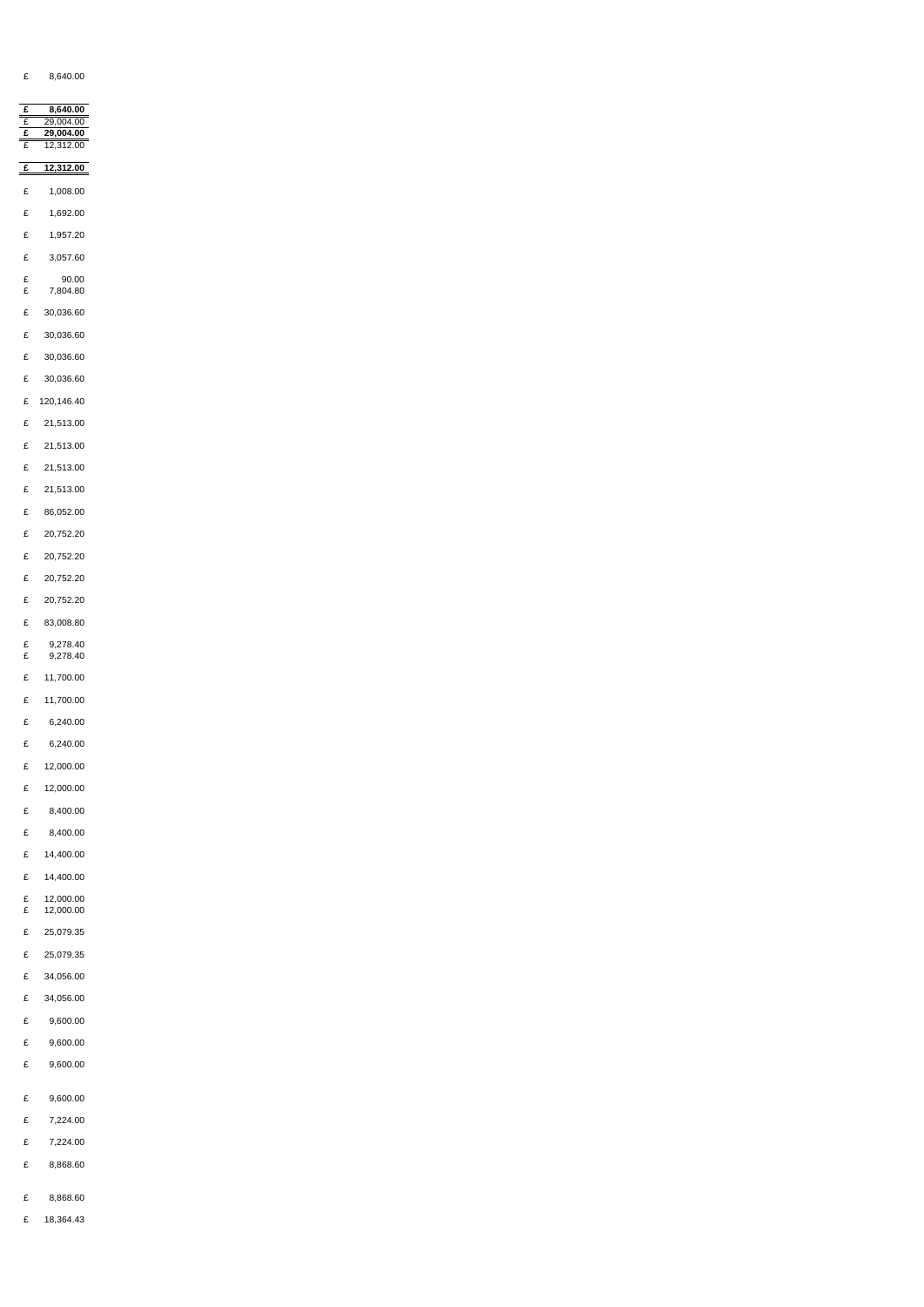**15,303.69 £ 3,060.74**

available under Developer's Section 106 funds **Total Order Value**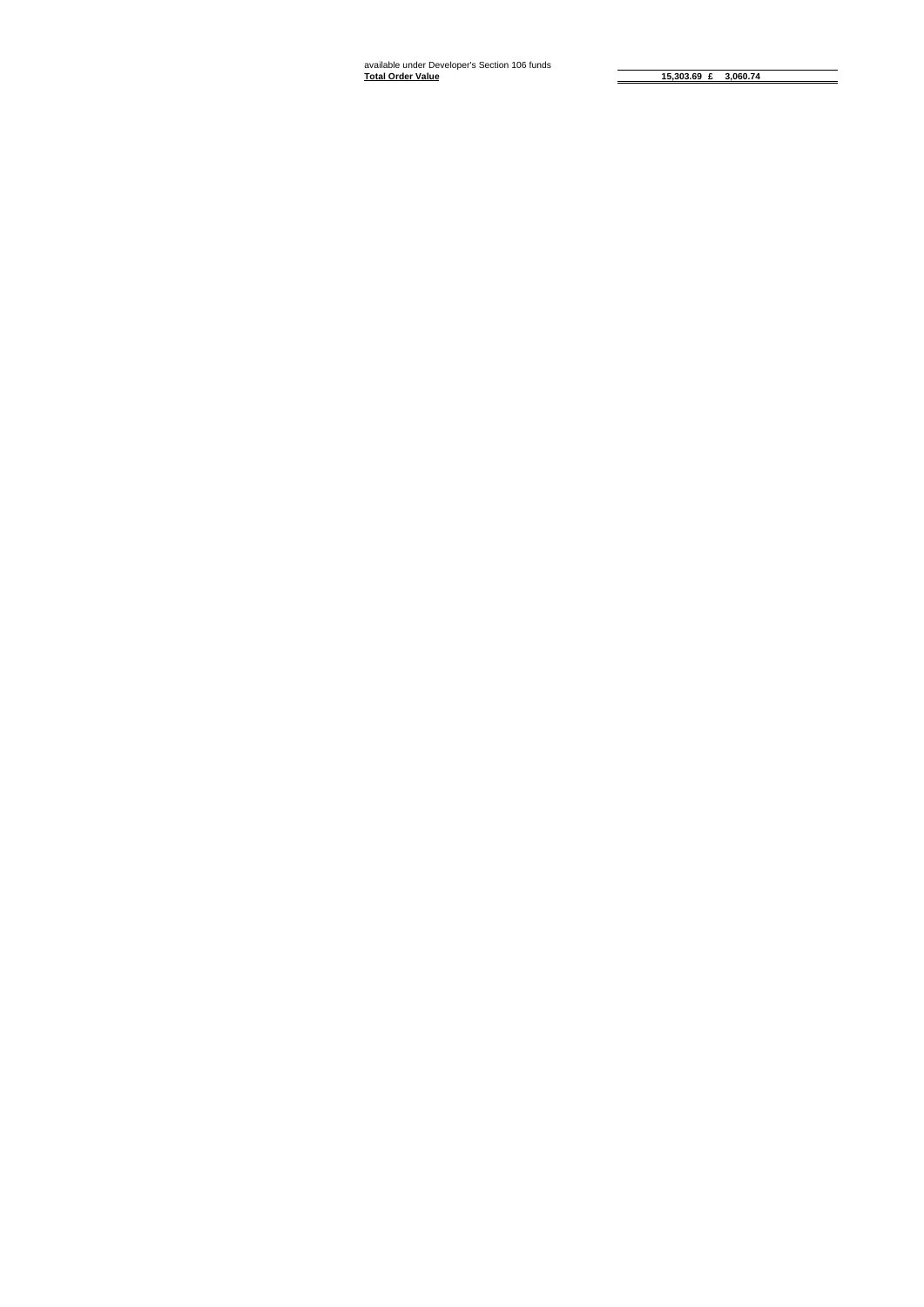**£ 18,364.43**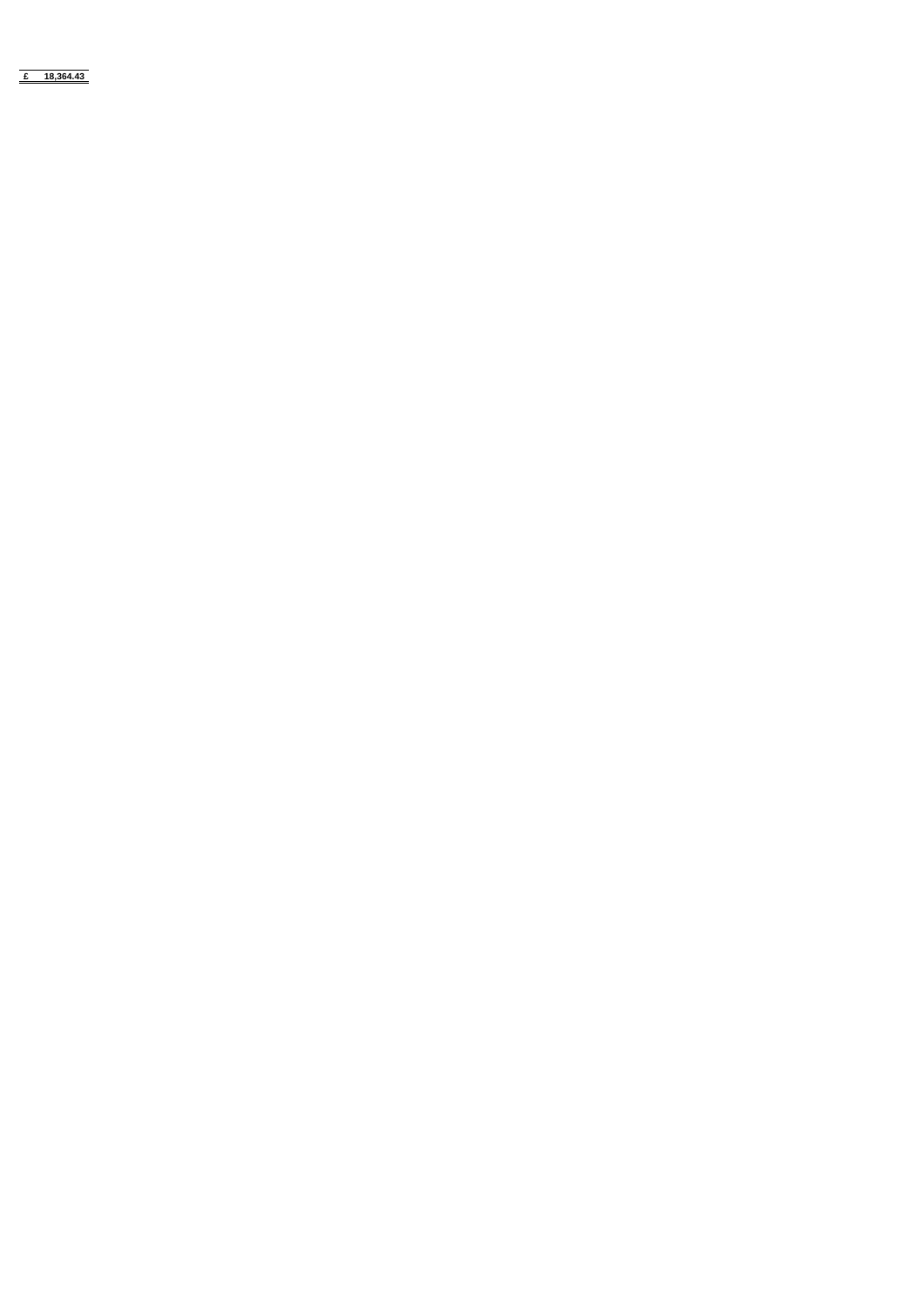| Ad hoc Supplier            | 270000936                      | 270000936 JC DECAUX UK LTD                                                           | Advertising campaigns along Thameslink route<br>for May/June                                                                | 02/05/2018               | 5,615.00 £ 1,123.00         |                      |
|----------------------------|--------------------------------|--------------------------------------------------------------------------------------|-----------------------------------------------------------------------------------------------------------------------------|--------------------------|-----------------------------|----------------------|
|                            |                                |                                                                                      | <b>Total Order Value</b>                                                                                                    |                          | 5,615.00 £                  | 1,123.00             |
| Ad hoc Supplier            | 270000978                      | 270000978 TROWERS & HAMLINS                                                          | Legal costs associated with land purchase<br><b>Total Order Value</b>                                                       | 10/05/2018               | 30,006.00 £<br>30,006.00 £  | 6,001.20<br>6,001.20 |
|                            | 270000979                      |                                                                                      |                                                                                                                             |                          |                             |                      |
| Agreement<br>Agreement     |                                | 270000979 VERNON SYSTEMS LIMITED<br>270000979 VERNON SYSTEMS LIMITED                 | Vernon browser module<br>Browser configuration and consultancy to set up 11/05/2018<br>the browser module                   | 11/05/2018               | 5,000.00 $£$<br>750.00 £    | 1,000.00<br>150.00   |
| Agreement                  |                                | 270000979 VERNON SYSTEMS LIMITED                                                     | Browser hosting for 12 months to allow access to 11/05/2018                                                                 |                          | 480.00 £                    | 96.00                |
| Agreement                  |                                | 270000979 VERNON SYSTEMS LIMITED                                                     | collections on website<br>Browser module support fee (20% of licence fee) 11/05/2018                                        |                          | 1,000.00 $E$                | 200.00               |
|                            |                                |                                                                                      |                                                                                                                             |                          |                             |                      |
| Agreement                  |                                | 270000979 VERNON SYSTEMS LIMITED                                                     | Vernon cataloguing module support fee (20% of 11/05/2018<br>licence fee)<br><b>Total Order Value</b>                        |                          | 1,160.00 £<br>8,390.00 £    | 232.00<br>1,678.00   |
|                            | 270000980                      |                                                                                      |                                                                                                                             |                          |                             |                      |
| <b>Specialist Supplier</b> |                                | 270000980 REL BUILDING SERVICES LIMITED                                              | External lighting for Town Hall New Museum &<br>Gallery<br><b>Total Order Value</b>                                         | 11/05/2018               | 7,443.65 £<br>7,443.65 £    | 1,488.73<br>1,488.73 |
|                            | 270000988                      |                                                                                      |                                                                                                                             |                          |                             |                      |
| <b>Specialist Supplier</b> |                                | 270000988 AITCHINSONS RAFFETY GROUP                                                  | Valuers services: Expert Valuation Report on<br>council properties                                                          | 11/05/2018               | 6,000.00 $E$                | 1.200.00             |
|                            | 270000989                      |                                                                                      | <b>Total Order Value</b>                                                                                                    |                          | $6,000.00 \text{ } \pounds$ | 1,200.00             |
| Ad Hoc Supplier            |                                | 270000989 INNOVATIONS 1ST LTD                                                        | Branded retail stock for the St Albans New<br>Museum and Gallery, including a Verulamium<br>museum range                    | 11/05/2018               | 31,000.00 £                 | 6.200.00             |
|                            |                                |                                                                                      | <b>Total Order Value</b>                                                                                                    |                          | 31,000.00 £                 | 6,200.00             |
| Ad hoc Supplier            | 270001024                      | 270001024 MRM STREET FURNITURE LTD                                                   | 30 hoody keyless locking 110 ltr litter bins                                                                                | 17/05/2018               | 4,650.00 £                  | 930.00               |
| Ad hoc Supplier            |                                | 270001024 MRM STREET FURNITURE LTD                                                   | 30 Ram-in ground bin anchors                                                                                                | 17/05/2018               | 1,560.00 £                  | 312.00               |
|                            | 270001077                      |                                                                                      | <b>Total Order Value</b>                                                                                                    |                          | 6,210.00 £                  | 1,242.00             |
| <b>Specialist Supplier</b> |                                | 270001077 Colin John Lindley,                                                        | Mountmaking for new museum and gallery                                                                                      | 22/05/2018               | 5,242.00 £                  | 1,048.40             |
|                            | 270001108                      |                                                                                      | <b>Total Order Value</b>                                                                                                    |                          | 5,242.00 £                  | 1,048.40             |
| Agreement                  |                                | 270001108 THE BRITISH MUSEUM COMPANY LTD                                             | Specialist advice and support, and supplying of<br>retail stock                                                             | 24/05/2018               | 9,900.00 $E$                | 1,980.00             |
|                            |                                |                                                                                      | <b>Total Order Value</b>                                                                                                    |                          | $9,900.00 \text{ } \pounds$ | 1,980.00             |
| Ad hoc Supplier            | 270001118                      |                                                                                      | 270001118 West & East Anglian Asbestos Ltd (WEAAR) Harpenden Sports Centre: Asbestos services                               | 29/05/2018               | 9,400.00 £ 1,880.00         |                      |
|                            |                                |                                                                                      | <b>Total Order Value</b>                                                                                                    |                          | $9,400.00$ £                | 1,880.00             |
| <b>Specialist Supplier</b> | 270001119                      | 270001119 STUDIO SUTHERLAND LTD                                                      | Temporary signage template                                                                                                  | 29/05/2018               | 300.00 £                    | 60.00                |
| <b>Specialist Supplier</b> |                                | 270001119 STUDIO SUTHERLAND LTD                                                      | extra work on the retail artworks, donor board and 29/05/2018                                                               |                          | 1,800.00 £                  | 360.00               |
| <b>Specialist Supplier</b> |                                | 270001119 STUDIO SUTHERLAND LTD                                                      | postcard artwork<br>Website branding consultancy<br><b>Total Order Value</b>                                                | 29/05/2018               | 3,600.00 $E$<br>5,700.00 £  | 720.00<br>1,140.00   |
| Section 106                | 270001138                      | 270001138 NAPSBURY PARK RESIDENTS                                                    | Funds made available under Developer's Section 01/06/2018                                                                   |                          | 8,960.00 £ 1,792.00         |                      |
|                            |                                | <b>ASSOCIATION</b>                                                                   | 106 funds for London Colney Napsbury Wildlife<br>Items                                                                      |                          |                             |                      |
|                            |                                |                                                                                      | <b>Total Order Value</b>                                                                                                    |                          | 8,960.00 $£$                | 1,792.00             |
| <b>Specialist Supplier</b> | 270001140                      | 270001140 TS & B CONTRACTORS LTD                                                     | Works on new catering area at New Museum &                                                                                  | 01/06/2018               | 6,665.00 £ 1,333.00         |                      |
|                            |                                |                                                                                      | Gallery                                                                                                                     |                          |                             |                      |
|                            | 270001156                      |                                                                                      | <b>Total Order Value</b>                                                                                                    |                          | $6,665.00 \text{ } \pounds$ | 1,333.00             |
| Agreement                  |                                | 270001156 THE BRITISH MUSEUM COMPANY LTD<br>270001156 THE BRITISH MUSEUM COMPANY LTD | New Museum & Gallery shop stock<br>New Museum & Gallery shop stock                                                          | 05/06/2018<br>05/06/2018 | 14,178.94 £<br>50.00 £      | 2,835.79<br>10.00    |
| Agreement                  |                                |                                                                                      | <b>Total Order Value</b>                                                                                                    |                          | 14,228.94 £                 | 2,845.79             |
| Agreement                  | 270001158<br>270001158 UH ARTS |                                                                                      | Part 2 payment of annual partnership agreement - 05/06/2018                                                                 |                          | 15,000.00 £                 | 3,000.00             |
|                            |                                |                                                                                      | Academic year 17/18                                                                                                         |                          |                             |                      |
|                            | 270001160                      |                                                                                      | <b>Total Order Value</b>                                                                                                    |                          | 15,000.00 £ 3,000.00        |                      |
| <b>Specialist Supplier</b> |                                | 270001160 THE GLASSSMITH LTD                                                         | Supply and fitting of glass balustrades to the                                                                              | 05/06/2018               | 7,531.00 £ 1,506.20         |                      |
|                            |                                |                                                                                      | courtroom furniture at New museum & gallery<br><b>Total Order Value</b>                                                     |                          | 7,531.00 £ 1,506.20         |                      |
|                            | 270001162                      |                                                                                      |                                                                                                                             |                          |                             |                      |
| Agreement/Section 106      |                                | 270001162 SAMUEL RYDER ACADEMY                                                       | Funds made available under Developer's Section 05/06/2018<br>106 funds for Samuel Ryder Academy - 3G                        |                          | 57,670.53 £ 11,534.11       |                      |
|                            |                                |                                                                                      | Football Pitch Proposal<br><b>Total Order Value</b>                                                                         |                          | 57,670.53 £ 11,534.11       |                      |
| Agreement                  | 270001163                      | 270001163 CHOICE FIRE & SECURITY SOLUTIONS                                           | New Museum & Gallery new alarms system : Vault 05/06/2018                                                                   |                          | 5,569.00 £                  | 1,113.80             |
| Agreement                  |                                | LTD<br>270001163 CHOICE FIRE & SECURITY SOLUTIONS                                    | Gallery Case alarms & systems<br>New Museum & Gallery new alarms system : Vault 05/06/2018                                  |                          | 482.00 £                    | 96.40                |
|                            |                                | <b>LTD</b>                                                                           | Gallery Case alarms & systems                                                                                               |                          |                             |                      |
| Agreement                  |                                | 270001163 CHOICE FIRE & SECURITY SOLUTIONS<br><b>LTD</b>                             | New Museum & Gallery new alarms system : Vault 05/06/2018<br>Gallery Case alarms & systems                                  |                          | 296.00 £                    | 59.20                |
| Agreement                  |                                | 270001163 CHOICE FIRE & SECURITY SOLUTIONS<br>LTD                                    | New Museum & Gallery new alarms system : Vault 05/06/2018<br>Gallery Case alarms & systems                                  |                          | 766.00 £                    | 153.20               |
| Agreement                  |                                | 270001163 CHOICE FIRE & SECURITY SOLUTIONS                                           | New Museum & Gallery new alarms system : Vault 05/06/2018                                                                   |                          | 298.00 £                    | 59.60                |
| Agreement                  |                                | <b>LTD</b><br>270001163 CHOICE FIRE & SECURITY SOLUTIONS<br><b>LTD</b>               | Gallery Case alarms & systems<br>New Museum & Gallery new alarms system : Vault 05/06/2018<br>Gallery Case alarms & systems |                          | 482.00 £                    | 96.40                |
|                            |                                |                                                                                      | <b>Total Order Value</b>                                                                                                    |                          | 7,893.00 £                  | 1,578.60             |
| Agreement                  | 270001220                      | 270001220 F& R CAWLEY LTD                                                            | Commercial waste collection for New Museum & 13/06/2018                                                                     |                          | 6,537.00 £ 1,307.40         |                      |
|                            |                                |                                                                                      | Gallery . June 2018 - May 2019                                                                                              |                          |                             |                      |
|                            |                                |                                                                                      | <b>Total Order Value</b>                                                                                                    |                          | 6,537.00 £ 1,307.40         |                      |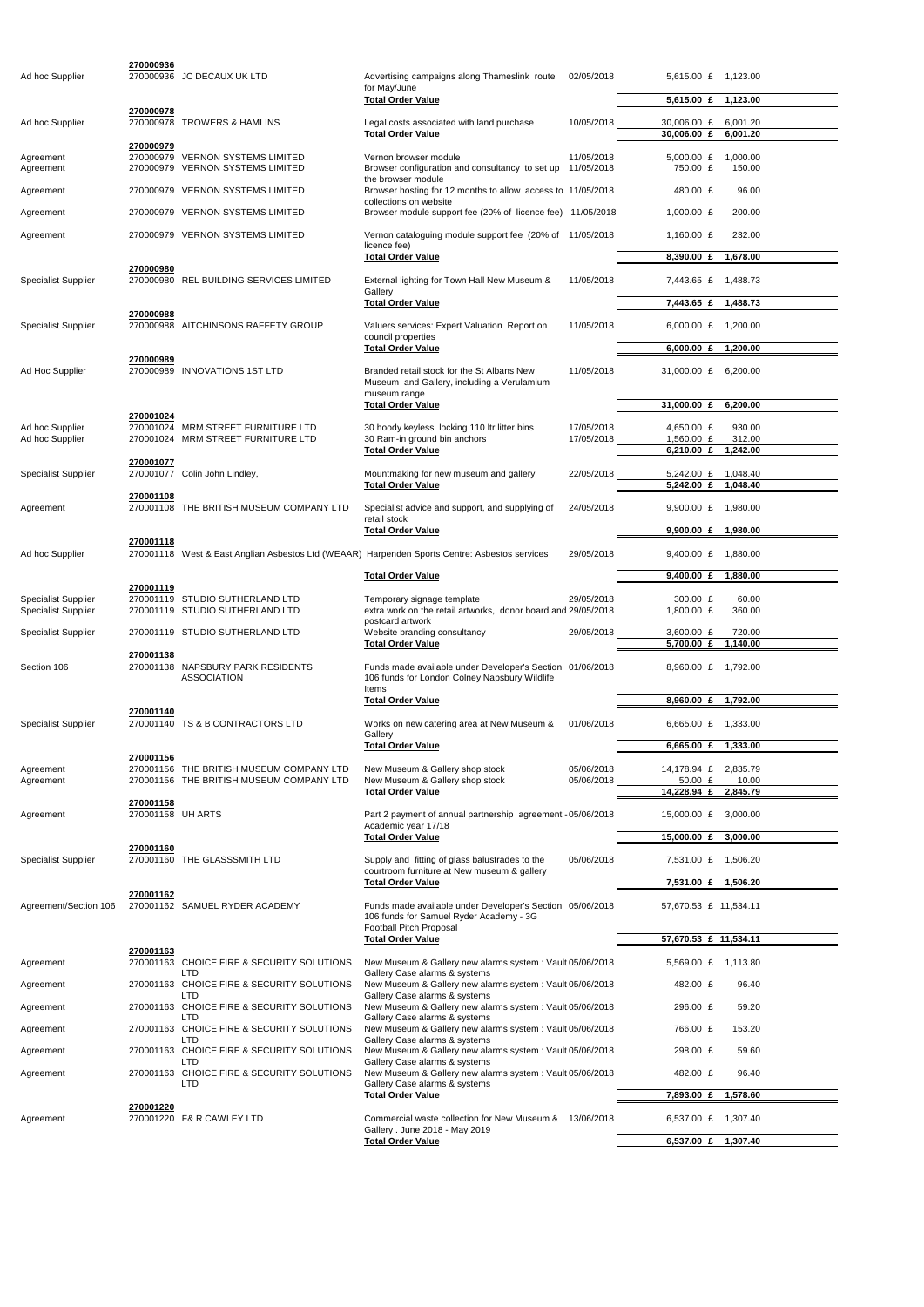| 6,738.00<br>£                                     |  |  |
|---------------------------------------------------|--|--|
|                                                   |  |  |
| $\triangleq$<br>6,738.00                          |  |  |
| 36,007.20<br>E<br>$\overline{f}$<br>36,007.20     |  |  |
| $\pounds$<br>6,000.00<br>£<br>900.00              |  |  |
| £<br>576.00                                       |  |  |
| 1,200.00<br>£                                     |  |  |
| £<br>1,392.00                                     |  |  |
| 10,068.00<br>$\underline{\underline{\mathbf{f}}}$ |  |  |
| 8,932.38<br>£                                     |  |  |
| 8,932.38<br>$\equiv$                              |  |  |
| 7,200.00<br>£                                     |  |  |
| $\triangleq$<br>7,200.00                          |  |  |
| 37,200.00<br>£                                    |  |  |
| 37,200.00<br>£                                    |  |  |
| 5,580.00<br>£                                     |  |  |
| $\pounds$<br>1,872.00<br>$\mathbf{f}$<br>7,452.00 |  |  |
| 6,290.40<br>$rac{f}{f}$<br>6,290.40               |  |  |
| £<br>11,880.00                                    |  |  |
| 11,880.00<br>£                                    |  |  |
| £ 11,280.00                                       |  |  |
| £ 11,280.00                                       |  |  |
| 360.00<br>£<br>$\pounds$<br>2,160.00              |  |  |
| 4,320.00<br>$\frac{f}{f}$<br>6,840.00             |  |  |
| £ 10,752.00                                       |  |  |
|                                                   |  |  |
| 10,752.00<br>$\mathbf{f}$<br>7,998.00<br>£        |  |  |
| 7,998.00<br>$\mathbf{f}$                          |  |  |
| 17,014.73<br>$\pounds$                            |  |  |
| $\pounds$<br>60.00<br>17,074.73<br>$\triangleq$   |  |  |
| 18,000.00<br>£                                    |  |  |
| 18,000.00<br>$\frac{f}{f}$                        |  |  |
| 9,037.20<br>£                                     |  |  |
| 9,037.20<br>$\triangleq$                          |  |  |
| 69,204.64<br>E                                    |  |  |
| 69,204.64<br>$\mathbf{r}$                         |  |  |
| 6,682.80<br>$\pounds$                             |  |  |
| 578.40<br>$\mathbf{f}$                            |  |  |

| $\overline{\phantom{0}}$ | - - - - - - |
|--------------------------|-------------|
| £                        | 355.20      |
| £                        | 919.20      |
| $\pounds$                | 357.60      |
| £                        | 578.40      |
| £                        | 9,471.60    |
| £                        | 7,844.40    |
| £                        | 7,844.40    |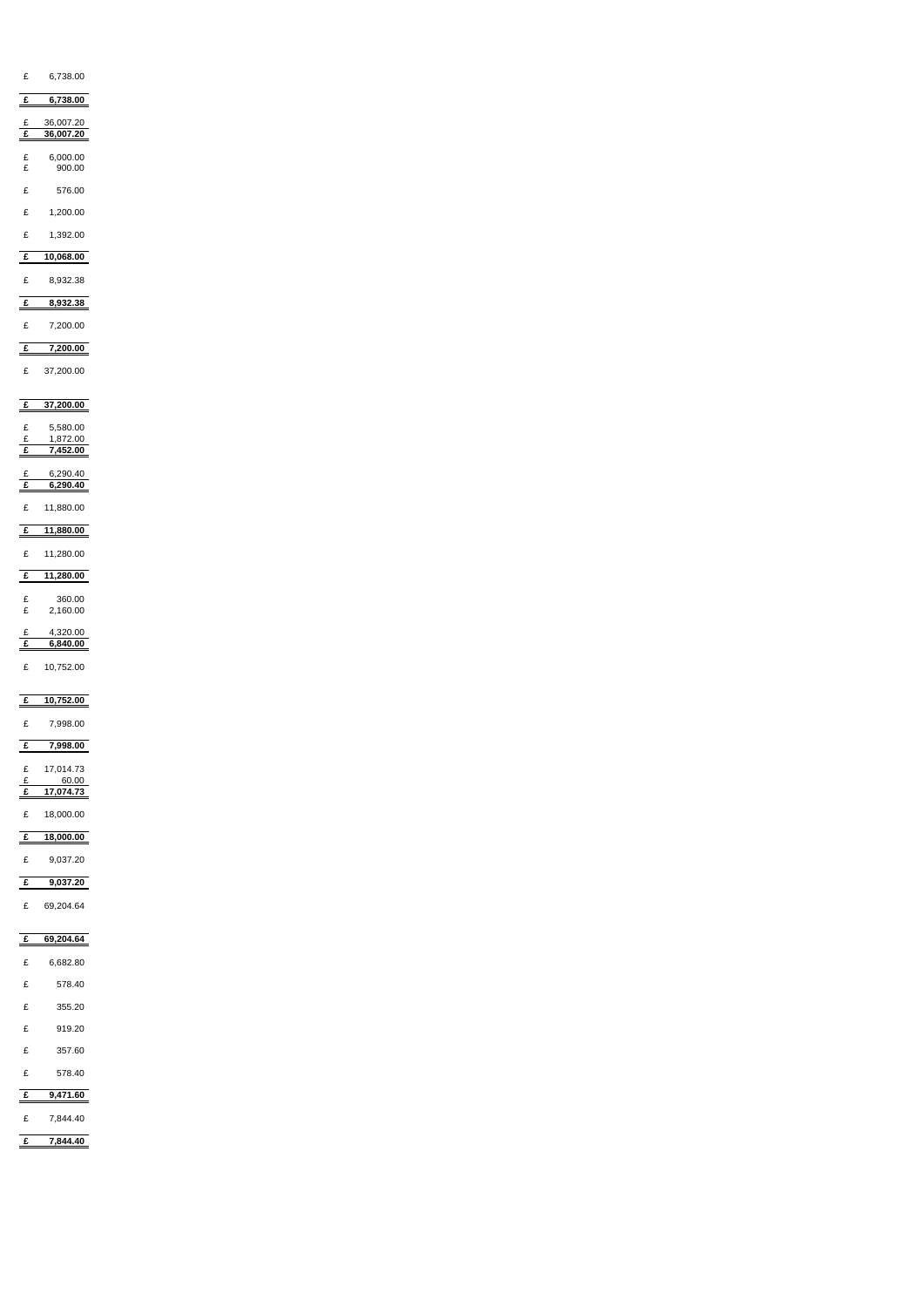| Ad hoc Supplier | 270001244<br>270001244 | <b>BLACKBIRD PUBLISHING</b> | Design and creation of bespoke family trail for St 18/06/2018<br>Albans Museum + Gallery and city centre map  |            | 1,650.00 $E$ | 330.00   |
|-----------------|------------------------|-----------------------------|---------------------------------------------------------------------------------------------------------------|------------|--------------|----------|
| Ad hoc Supplier | 270001244              | <b>BLACKBIRD PUBLISHING</b> | Design and creation of bespoke family trail for St 18/06/2018<br>Albans Museum + Gallery and city centre map  |            | 1,660.00 $E$ | 332.00   |
| Ad hoc Supplier | 270001244              | <b>BLACKBIRD PUBLISHING</b> | Design and creation of bespoke family trail for St 18/06/2018<br>Albans Museum + Gallery and city centre map  |            | 1,660.00 $E$ | 332.00   |
| Ad hoc Supplier | 270001244              | <b>BLACKBIRD PUBLISHING</b> | Design and creation of papercraft sheets to go<br>alongside St Albans Museum + Gallery and City<br>centre map | 18/06/2018 | 560.00 £     | 112.00   |
|                 |                        |                             |                                                                                                               |            |              |          |
|                 |                        |                             | <b>Total Order Value</b>                                                                                      |            | 5,530.00 $E$ | 1,106.00 |
|                 | 270001289              |                             |                                                                                                               |            |              |          |
| Ad Hoc Supplier | 270001289              | <b>BOSS PRINT LTD</b>       | First Impressions & Artists in Residence                                                                      | 25/06/2018 | 1,998.00 £   | 399.60   |
| Ad Hoc Supplier | 270001289              | <b>BOSS PRINT LTD</b>       | <b>Members Pack</b>                                                                                           | 25/06/2018 | 820.00 £     | 164.00   |
| Ad Hoc Supplier | 270001289              | <b>BOSS PRINT LTD</b>       | Museum Plan                                                                                                   | 25/06/2018 | 1,377.00 £   | 275.40   |
| Ad Hoc Supplier | 270001289              | <b>BOSS PRINT LTD</b>       | Numbered Gold Squares                                                                                         | 25/06/2018 | 470.00 £     | 94.00    |
| Ad Hoc Supplier | 270001289              | <b>BOSS PRINT LTD</b>       | <b>Business Cards</b>                                                                                         | 25/06/2018 | 1,043.00 $E$ | 208.60   |
| Ad Hoc Supplier | 270001289              | <b>BOSS PRINT LTD</b>       | Whats On Guide                                                                                                | 25/06/2018 | 7,374.00 £   | 1,474.80 |
| Ad Hoc Supplier | 270001289              | <b>BOSS PRINT LTD</b>       | <b>Members Guide</b>                                                                                          | 25/06/2018 | 2,074.00 £   | 414.80   |
| Ad Hoc Supplier | 270001289              | <b>BOSS PRINT LTD</b>       | Venue Hire                                                                                                    | 25/06/2018 | 3,575.00 £   | 715.00   |
| Ad Hoc Supplier | 270001289              | <b>BOSS PRINT LTD</b>       | <b>SRA4 Cairn Board</b>                                                                                       | 25/06/2018 | 286.00 £     | 57.20    |